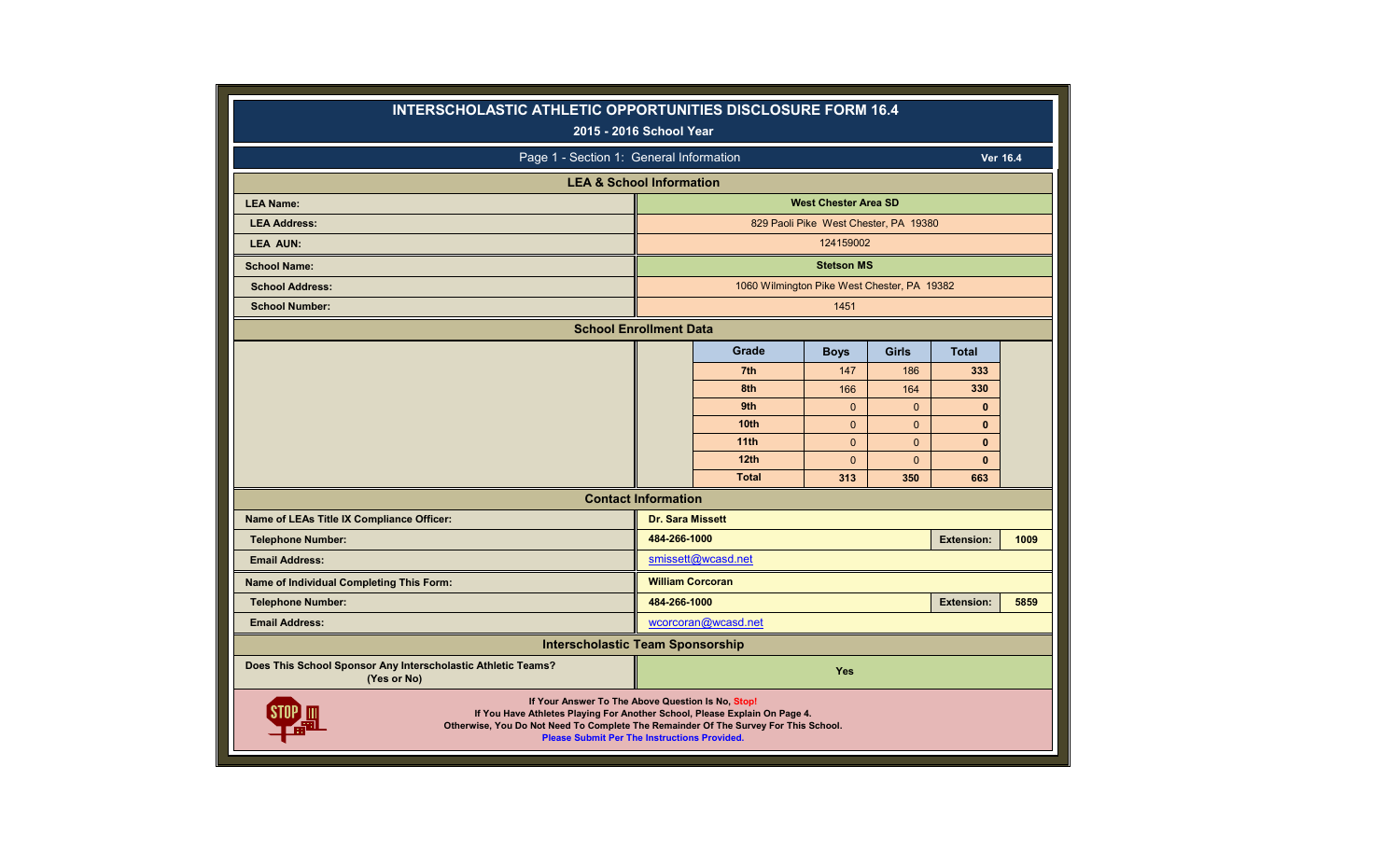|                                                   |                   |                           |                  |                                                                                                   |                                  |     |                                           | <b>INTERSCHOLASTIC ATHLETIC OPPORTUNITIES DISCLOSURE FORM 16.4</b> |                 |                                                   | 2015 - 2016 School Year              |          |                                      |              |                                  |                                                       |                                  |                                  |                               |                                   |                                      |                                       |                           |                                                                     |                           |
|---------------------------------------------------|-------------------|---------------------------|------------------|---------------------------------------------------------------------------------------------------|----------------------------------|-----|-------------------------------------------|--------------------------------------------------------------------|-----------------|---------------------------------------------------|--------------------------------------|----------|--------------------------------------|--------------|----------------------------------|-------------------------------------------------------|----------------------------------|----------------------------------|-------------------------------|-----------------------------------|--------------------------------------|---------------------------------------|---------------------------|---------------------------------------------------------------------|---------------------------|
|                                                   |                   | School: Stetson MS - 1451 |                  |                                                                                                   |                                  |     |                                           |                                                                    |                 |                                                   | Page 2 - Section 1: Team Information |          |                                      |              |                                  |                                                       |                                  |                                  |                               |                                   |                                      | LEA: West Chester Area SD - 124159002 |                           |                                                                     |                           |
|                                                   |                   |                           |                  |                                                                                                   |                                  |     |                                           | <b>TEAM MEMBERSHIP</b>                                             |                 |                                                   |                                      |          |                                      |              |                                  |                                                       |                                  |                                  |                               |                                   |                                      | <b>COACHES &amp; TRAINERS</b>         |                           |                                                                     |                           |
| <b>Sport</b>                                      | <b>Boys/Girls</b> | $\overline{a}$            |                  | <b>Total Number of Participants</b><br>(As Of The Day Of The First Scheduled<br>Team Competition) |                                  |     | Season(s) Team<br><b>Competes</b>         |                                                                    |                 | <b>Team History</b><br>(Format = YYYY, e.g. 1955) |                                      |          | <b>Total Number of</b><br>Per Season |              |                                  | <b>Competitions Scheduled Competitions Played Per</b> | <b>Total Number of</b><br>Season |                                  |                               | <b>NUMBER OF COACHES PER TEAM</b> |                                      |                                       |                           | PERCENTAGE OF TIME SPENT BY EACH<br>ATHLETIC TRAINER WITH EACH TEAM |                           |
|                                                   |                   | δP                        | <b>Boys</b>      | Girls                                                                                             | <b>TOTAL</b>                     | F   | $\boldsymbol{\mathsf{W}}$<br>$\mathbf{s}$ | Year                                                               | Year of         | Year of                                           | Year of                              | F        | $\boldsymbol{\mathsf{w}}$            | $\texttt{s}$ | Total                            | F                                                     | W<br>$\mathbf{s}$                | Total                            | Head<br>Full Time   Part Time | <b>Full Time</b>                  | <b>Assistant</b><br><b>Part Time</b> | <b>Trainer 1</b><br>0.00%             | <b>Trainer 2</b><br>0.00% | Trainer 3<br>0.00%                                                  | <b>Trainer 4</b><br>0.00% |
| <b>Baseball</b>                                   | Boys              | Varsity                   |                  |                                                                                                   | $\circ$                          |     |                                           | stablished                                                         | <b>Demotion</b> | <b>Elimination</b>                                | रeinstatemen                         |          |                                      |              | $\Omega$                         |                                                       |                                  | $\Omega$                         |                               |                                   |                                      | 0.00%                                 | 0.00%                     | 0.00%                                                               | 0.00%                     |
| <b>Basketball</b>                                 | Boys              | Varsity                   |                  |                                                                                                   | $\Omega$                         |     |                                           |                                                                    |                 |                                                   |                                      |          |                                      |              | $\Omega$                         |                                                       |                                  | $\mathsf{O}\xspace$              |                               |                                   |                                      | 0.00%                                 | 0.00%                     | 0.00%                                                               | 0.00%                     |
| <b>Bowling</b>                                    | Boys              | Varsity                   |                  |                                                                                                   | $\Omega$                         |     |                                           |                                                                    |                 |                                                   |                                      |          |                                      |              | $\Omega$                         |                                                       |                                  | $\overline{0}$                   |                               |                                   |                                      | 0.00%                                 | 0.00%                     | 0.00%                                                               | 0.00%                     |
| <b>Cross Country</b>                              | Boys              | Varsity                   |                  |                                                                                                   | $\Omega$                         |     |                                           |                                                                    |                 |                                                   |                                      |          |                                      |              | $\Omega$                         |                                                       |                                  | $\mathbf{0}$                     |                               |                                   |                                      | 0.00%                                 | 0.00%                     | 0.00%                                                               | 0.00%                     |
| Football                                          | Boys              | Varsity                   |                  |                                                                                                   | $\mathbf{0}$<br>$\mathbf{0}$     |     |                                           |                                                                    |                 |                                                   |                                      |          |                                      |              | $\Omega$<br>$\Omega$             |                                                       |                                  | $\mathbf{0}$<br>$\mathbf{0}$     |                               |                                   |                                      | 0.00%                                 | 0.00%                     | 0.00%                                                               | 0.00%                     |
| Golf<br>Lacrosse                                  | Boys<br>Boys      | Varsity<br>Varsity        |                  |                                                                                                   | $\Omega$                         |     |                                           |                                                                    |                 |                                                   |                                      |          |                                      |              | $\Omega$                         |                                                       |                                  | $\overline{0}$                   |                               |                                   |                                      | 0.00%<br>0.00%                        | 0.00%<br>0.00%            | 0.00%<br>0.00%                                                      | 0.00%<br>0.00%            |
| Rifle                                             | Boys              | Varsity                   |                  |                                                                                                   | $\overline{0}$                   |     |                                           |                                                                    |                 |                                                   |                                      |          |                                      |              | $\circ$                          |                                                       |                                  | $\overline{0}$                   |                               |                                   |                                      | 0.00%                                 | 0.00%                     | 0.00%                                                               | 0.00%                     |
| Soccer                                            | Boys              | Varsity                   |                  |                                                                                                   | $\overline{0}$                   |     |                                           |                                                                    |                 |                                                   |                                      |          |                                      |              | $\overline{0}$                   |                                                       |                                  | $\overline{0}$                   |                               |                                   |                                      | 0.00%                                 | 0.00%                     | 0.00%                                                               | 0.00%                     |
| <b>Swimming and Diving</b>                        | Boys              | Varsity                   |                  |                                                                                                   | $\mathbf{0}$                     |     |                                           |                                                                    |                 |                                                   |                                      |          |                                      |              | $\mathbf{0}$                     |                                                       |                                  | $\overline{0}$                   |                               |                                   |                                      | 0.00%                                 | 0.00%                     | 0.00%                                                               | 0.00%                     |
| <b>Tennis</b>                                     | Boys              | Varsity                   |                  |                                                                                                   | $\Omega$                         |     |                                           |                                                                    |                 |                                                   |                                      |          |                                      |              | $\Omega$                         |                                                       |                                  | $\Omega$                         |                               |                                   |                                      | 0.00%                                 | 0.00%                     | 0.00%                                                               | 0.00%                     |
| Track & Field (Indoor)<br>Track & Field (Outdoor) | Boys<br>Boys      | Varsity<br>Varsity        |                  |                                                                                                   | $\overline{0}$<br>$\overline{0}$ |     |                                           |                                                                    |                 |                                                   |                                      |          |                                      |              | $\overline{0}$<br>$\overline{0}$ |                                                       |                                  | $\overline{0}$<br>$\overline{0}$ |                               |                                   |                                      | 0.00%<br>0.00%                        | 0.00%<br>0.00%            | 0.00%<br>0.00%                                                      | 0.00%<br>0.00%            |
| Volleyball                                        | Boys              | Varsity                   |                  |                                                                                                   | $\mathbf{0}$                     |     |                                           |                                                                    |                 |                                                   |                                      |          |                                      |              | $\mathbf{0}$                     |                                                       |                                  | $\circ$                          |                               |                                   |                                      | 0.00%                                 | 0.00%                     | 0.00%                                                               | 0.00%                     |
| <b>Water Polo</b>                                 | Boys              | Varsity                   |                  |                                                                                                   | $\mathbf{0}$                     |     |                                           |                                                                    |                 |                                                   |                                      |          |                                      |              | $\Omega$                         |                                                       |                                  | $\circ$                          |                               |                                   |                                      | 0.00%                                 | 0.00%                     | 0.00%                                                               | 0.00%                     |
| Wrestling                                         | Boys              | Varsity                   |                  |                                                                                                   | $\overline{0}$                   |     |                                           |                                                                    |                 |                                                   |                                      |          |                                      |              | $\circ$                          |                                                       |                                  | $\overline{0}$                   |                               |                                   |                                      | 0.00%                                 | 0.00%                     | 0.00%                                                               | 0.00%                     |
| <b>Baseball</b>                                   | Boys              | Jr Varsity                |                  |                                                                                                   | $\overline{0}$                   |     |                                           |                                                                    |                 |                                                   |                                      |          |                                      |              | $\overline{0}$                   |                                                       |                                  | $\overline{0}$                   |                               |                                   |                                      | 0.00%                                 | 0.00%                     | 0.00%                                                               | 0.00%                     |
| <b>Basketball</b>                                 | Boys              | Jr Varsity<br>Jr Varsity  |                  |                                                                                                   | $\mathbf{0}$<br>$\overline{0}$   |     |                                           |                                                                    |                 |                                                   |                                      |          |                                      |              | $\overline{0}$<br>$\mathbf{0}$   |                                                       |                                  | $\overline{0}$<br>$\mathbf{0}$   |                               |                                   |                                      | 0.00%                                 | 0.00%                     | 0.00%                                                               | 0.00%                     |
| <b>Bowling</b><br><b>Cross Country</b>            | Boys<br>Boys      | Jr Varsity                |                  |                                                                                                   | $\mathbf 0$                      |     |                                           |                                                                    |                 |                                                   |                                      |          |                                      |              | $\overline{0}$                   |                                                       |                                  | $\overline{0}$                   |                               |                                   |                                      | 0.00%<br>0.00%                        | 0.00%<br>0.00%            | 0.00%<br>0.00%                                                      | 0.00%<br>0.00%            |
| Football                                          | Boys              | Jr Varsity                |                  |                                                                                                   | $\Omega$                         |     |                                           |                                                                    |                 |                                                   |                                      |          |                                      |              | $\overline{0}$                   |                                                       |                                  | $\overline{0}$                   |                               |                                   |                                      | 0.00%                                 | 0.00%                     | 0.00%                                                               | $0.00\%$                  |
| Golf                                              | Boys              | Jr Varsity                |                  |                                                                                                   | $\Omega$                         |     |                                           |                                                                    |                 |                                                   |                                      |          |                                      |              | $\Omega$                         |                                                       |                                  | $\overline{0}$                   |                               |                                   |                                      | 0.00%                                 | 0.00%                     | 0.00%                                                               | 0.00%                     |
| Lacrosse                                          | Boys              | Jr Varsity                |                  |                                                                                                   | $\Omega$                         |     |                                           |                                                                    |                 |                                                   |                                      |          |                                      |              | $\overline{0}$                   |                                                       |                                  | $\Omega$                         |                               |                                   |                                      | 0.00%                                 | 0.00%                     | 0.00%                                                               | 0.00%                     |
| Rifle                                             | Boys              | Jr Varsity                |                  |                                                                                                   | $\mathbf{0}$                     |     |                                           |                                                                    |                 |                                                   |                                      |          |                                      |              | $\circ$                          |                                                       |                                  | $\overline{0}$                   |                               |                                   |                                      | 0.00%                                 | 0.00%                     | 0.00%                                                               | 0.00%                     |
| Soccer<br><b>Swimming and Diving</b>              | Boys<br>Boys      | Jr Varsity<br>Jr Varsity  |                  |                                                                                                   | $\overline{0}$<br>$\mathbf 0$    |     |                                           |                                                                    |                 |                                                   |                                      |          |                                      |              | $\overline{0}$<br>$\circ$        |                                                       |                                  | $\overline{0}$<br>$\circ$        |                               |                                   |                                      | 0.00%<br>0.00%                        | 0.00%<br>0.00%            | 0.00%<br>0.00%                                                      | 0.00%<br>0.00%            |
| <b>Tennis</b>                                     | Boys              | Jr Varsity                |                  |                                                                                                   | $\mathbf{0}$                     |     |                                           |                                                                    |                 |                                                   |                                      |          |                                      |              | $\mathbf{0}$                     |                                                       |                                  | $\circ$                          |                               |                                   |                                      | 0.00%                                 | 0.00%                     | 0.00%                                                               | 0.00%                     |
| Track & Field (Indoor)                            | Boys              | Jr Varsity                |                  |                                                                                                   | $\Omega$                         |     |                                           |                                                                    |                 |                                                   |                                      |          |                                      |              | $\overline{0}$                   |                                                       |                                  | $\overline{0}$                   |                               |                                   |                                      | 0.00%                                 | 0.00%                     | 0.00%                                                               | 0.00%                     |
| Track & Field (Outdoor)                           | Boys              | Jr Varsity                |                  |                                                                                                   | $\mathbf{0}$                     |     |                                           |                                                                    |                 |                                                   |                                      |          |                                      |              | $\overline{0}$                   |                                                       |                                  | $\mathbf{0}$                     |                               |                                   |                                      | 0.00%                                 | 0.00%                     | 0.00%                                                               | $0.00\%$                  |
| Volleyball                                        | Boys              | Jr Varsity                |                  |                                                                                                   | $\Omega$                         |     |                                           |                                                                    |                 |                                                   |                                      |          |                                      |              | $\mathbf 0$                      |                                                       |                                  | $\mathbf{0}$                     |                               |                                   |                                      | 0.00%                                 | 0.00%                     | 0.00%                                                               | 0.00%                     |
| <b>Water Polo</b>                                 | Boys              | Jr Varsity                |                  |                                                                                                   | $\Omega$                         |     |                                           |                                                                    |                 |                                                   |                                      |          |                                      |              | $\Omega$<br>$\overline{0}$       |                                                       |                                  | $\Omega$<br>$\overline{0}$       |                               |                                   |                                      | 0.00%                                 | 0.00%                     | 0.00%                                                               | 0.00%                     |
| Wrestling<br><b>Baseball</b>                      | Boys<br>Boys      | Jr Varsity<br>Freshman    |                  |                                                                                                   | $\mathbf{0}$<br>$\overline{0}$   |     |                                           |                                                                    |                 |                                                   |                                      |          |                                      |              | $\overline{0}$                   |                                                       |                                  | $\overline{0}$                   |                               |                                   |                                      | 0.00%<br>0.00%                        | 0.00%<br>0.00%            | 0.00%<br>0.00%                                                      | 0.00%<br>0.00%            |
| <b>Basketball</b>                                 | Boys              | Freshman                  |                  |                                                                                                   | $\mathbf{0}$                     |     |                                           |                                                                    |                 |                                                   |                                      |          |                                      |              | $\overline{0}$                   |                                                       |                                  | $\overline{0}$                   |                               |                                   |                                      | 0.00%                                 | 0.00%                     | 0.00%                                                               | 0.00%                     |
| <b>Bowling</b>                                    | Boys              | Freshman                  |                  |                                                                                                   | $\mathbf{0}$                     |     |                                           |                                                                    |                 |                                                   |                                      |          |                                      |              | $\mathbf{0}$                     |                                                       |                                  | $\mathbf{0}$                     |                               |                                   |                                      | 0.00%                                 | 0.00%                     | 0.00%                                                               | 0.00%                     |
| <b>Cross Country</b>                              | Boys              | Freshman                  |                  |                                                                                                   | $\mathbf{0}$                     |     |                                           |                                                                    |                 |                                                   |                                      |          |                                      |              | $\circ$                          |                                                       |                                  | $\circ$                          |                               |                                   |                                      | 0.00%                                 | 0.00%                     | 0.00%                                                               | 0.00%                     |
| Football                                          | Boys              | Freshman                  |                  |                                                                                                   | $\mathbf{0}$                     |     |                                           |                                                                    |                 |                                                   |                                      |          |                                      |              | $\overline{0}$                   |                                                       |                                  | $\mathbf{0}$                     |                               |                                   |                                      | 0.00%                                 | 0.00%                     | 0.00%                                                               | 0.00%                     |
| Golf<br>Lacrosse                                  | Boys<br>Boys      | Freshman<br>Freshman      |                  |                                                                                                   | $\Omega$<br>$\mathbf{0}$         |     |                                           |                                                                    |                 |                                                   |                                      |          |                                      |              | $\overline{0}$<br>$\mathbf{0}$   |                                                       |                                  | $\overline{0}$<br>$\mathbf{0}$   |                               |                                   |                                      | 0.00%<br>0.00%                        | 0.00%<br>0.00%            | 0.00%<br>0.00%                                                      | 0.00%<br>0.00%            |
| Rifle                                             | Boys              | Freshmar                  |                  |                                                                                                   | $\mathbf{0}$                     |     |                                           |                                                                    |                 |                                                   |                                      |          |                                      |              | $\circ$                          |                                                       |                                  | $\overline{0}$                   |                               |                                   |                                      | 0.00%                                 | 0.00%                     | 0.00%                                                               | 0.00%                     |
| Soccer                                            | Boys              | Freshman                  |                  |                                                                                                   | $\overline{0}$                   |     |                                           |                                                                    |                 |                                                   |                                      |          |                                      |              | $\overline{0}$                   |                                                       |                                  | $\overline{0}$                   |                               |                                   |                                      | 0.00%                                 | 0.00%                     | 0.00%                                                               | 0.00%                     |
| <b>Swimming and Diving</b>                        | Boys              | Freshman                  |                  |                                                                                                   | $\overline{0}$                   |     |                                           |                                                                    |                 |                                                   |                                      |          |                                      |              | $\mathbf{0}$                     |                                                       |                                  | $\overline{0}$                   |                               |                                   |                                      | 0.00%                                 | 0.00%                     | 0.00%                                                               | 0.00%                     |
| <b>Tennis</b>                                     | Boys              | Freshman                  |                  |                                                                                                   | $\mathbf{0}$                     |     |                                           |                                                                    |                 |                                                   |                                      |          |                                      |              | $\mathbf{0}$                     |                                                       |                                  | $\mathbf{0}$                     |                               |                                   |                                      | 0.00%                                 | 0.00%                     | 0.00%                                                               | 0.00%                     |
| Track & Field (Indoor)                            | Boys              | Freshman                  |                  |                                                                                                   | $\Omega$                         |     |                                           |                                                                    |                 |                                                   |                                      |          |                                      |              | $\Omega$                         |                                                       |                                  | $\overline{0}$                   |                               |                                   |                                      | 0.00%                                 | 0.00%                     | 0.00%                                                               | 0.00%                     |
| Track & Field (Outdoor)<br>Volleyball             | Boys<br>Boys      | Freshman<br>Freshmar      |                  |                                                                                                   | $\circ$<br>$\overline{0}$        |     |                                           |                                                                    |                 |                                                   |                                      |          |                                      |              | $\overline{0}$<br>$\circ$        |                                                       |                                  | $\mathbf{0}$<br>$\mathbf 0$      |                               |                                   |                                      | 0.00%<br>0.00%                        | 0.00%<br>0.00%            | 0.00%<br>0.00%                                                      | 0.00%<br>0.00%            |
| <b>Water Polo</b>                                 | Boys              | Freshman                  |                  |                                                                                                   | $\overline{0}$                   |     |                                           |                                                                    |                 |                                                   |                                      |          |                                      |              | $\Omega$                         |                                                       |                                  | $\Omega$                         |                               |                                   |                                      | 0.00%                                 | 0.00%                     | 0.00%                                                               | 0.00%                     |
| Wrestling                                         | Boys              | Freshman                  |                  |                                                                                                   | $\mathbf{0}$                     |     |                                           |                                                                    |                 |                                                   |                                      |          |                                      |              | $\Omega$                         |                                                       |                                  | $\circ$                          |                               |                                   |                                      | 0.00%                                 | 0.00%                     | 0.00%                                                               | 0.00%                     |
| <b>Baseball</b>                                   | Boys              | <b>8th Grade</b>          | 15 <sup>15</sup> | $\overline{0}$                                                                                    | 15 <sub>15</sub>                 |     | Yes                                       | 1977                                                               |                 |                                                   |                                      |          |                                      | 15           | 15                               |                                                       | 13                               | 13                               |                               |                                   |                                      | 0.00%                                 | 0.00%                     | 0.00%                                                               | 0.00%                     |
| <b>Basketball</b>                                 | Boys              | <b>Bth Grade</b>          | 14               | $\Omega$                                                                                          | 14                               |     | Yes                                       | 1977                                                               |                 |                                                   |                                      |          | 14                                   |              | 14                               |                                                       | 14                               | 14                               |                               |                                   |                                      | 0.00%                                 | 0.00%                     | 0.00%                                                               | 0.00%                     |
| <b>Bowling</b>                                    | Boys              | <b>8th Grade</b>          |                  |                                                                                                   | $\mathbf{0}$                     |     |                                           |                                                                    |                 |                                                   |                                      |          |                                      |              | $\Omega$                         |                                                       |                                  | $\mathbf{0}$                     |                               |                                   |                                      | 0.00%                                 | 0.00%                     | 0.00%                                                               | 0.00%                     |
| <b>Cross Country</b>                              | Boys              | 8th Grade                 | 6                | $\Omega$                                                                                          | 6                                | Yes |                                           | 2006                                                               |                 |                                                   |                                      | 11<br>-8 |                                      |              | 11<br>$\mathbf{a}$               | 11<br>8                                               |                                  | 11<br>$\mathbf{a}$               |                               |                                   |                                      | 0.00%                                 | 0.00%                     | 0.00%                                                               | 0.00%                     |
| Football                                          | <b>Boys</b>       | 8th Grade                 | 30               | $\overline{0}$                                                                                    | 30 <sup>°</sup>                  | Yes |                                           | 1977                                                               |                 |                                                   |                                      |          |                                      |              |                                  |                                                       |                                  |                                  |                               |                                   |                                      | 0.00%                                 | 0.00%                     | 0.00%                                                               | 0.00%                     |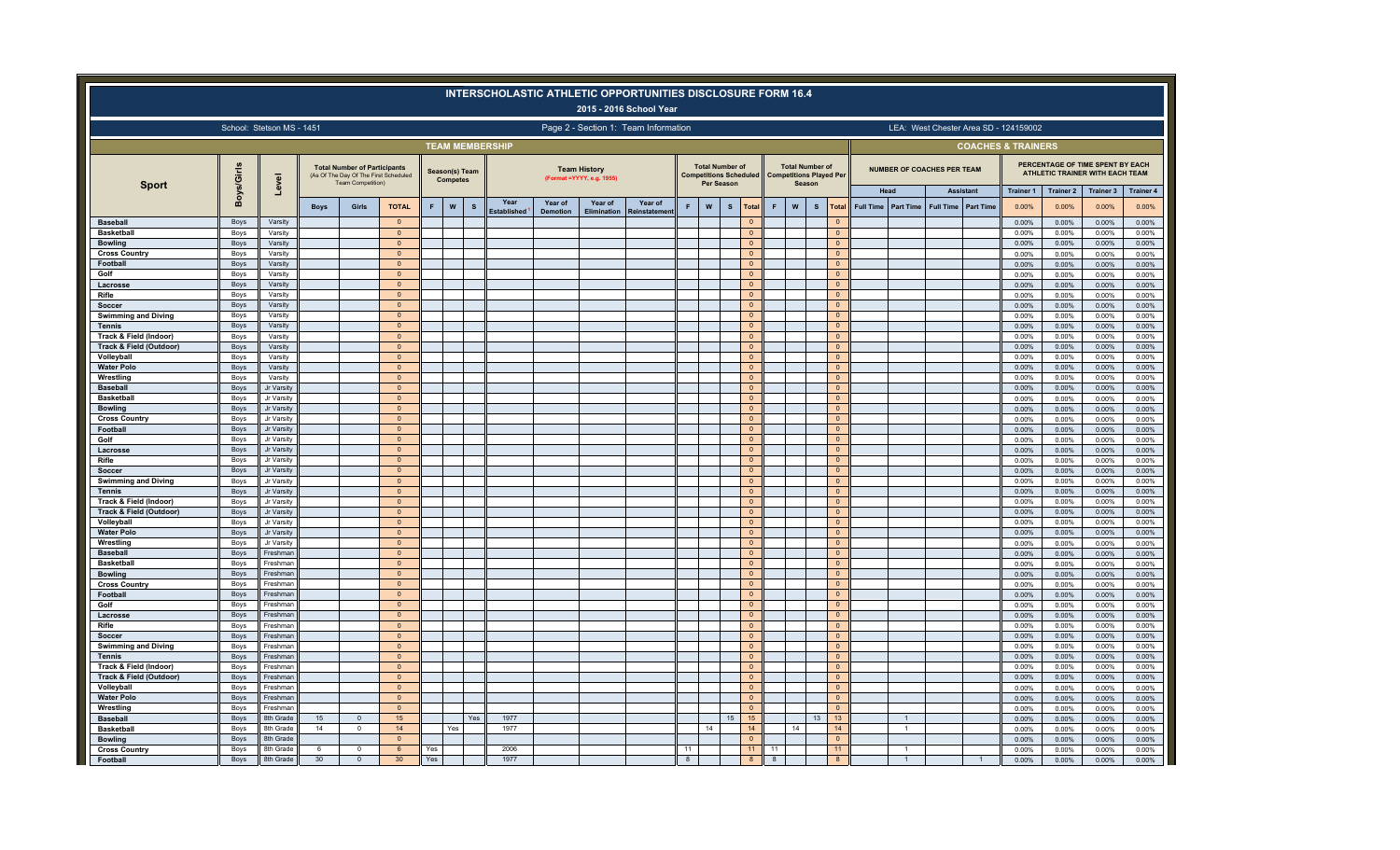|                                             |                           |                        |             |                                                                                                   |                                |     |                                   |          |                        |                 |                                                   | <b>INTERSCHOLASTIC ATHLETIC OPPORTUNITIES DISCLOSURE FORM 16.4</b><br>2015 - 2016 School Year |                |                                                                       |              |                                |                |                                  |                                |                               |                                   |                                      |                                       |                           |                                                                     |                           |
|---------------------------------------------|---------------------------|------------------------|-------------|---------------------------------------------------------------------------------------------------|--------------------------------|-----|-----------------------------------|----------|------------------------|-----------------|---------------------------------------------------|-----------------------------------------------------------------------------------------------|----------------|-----------------------------------------------------------------------|--------------|--------------------------------|----------------|----------------------------------|--------------------------------|-------------------------------|-----------------------------------|--------------------------------------|---------------------------------------|---------------------------|---------------------------------------------------------------------|---------------------------|
|                                             | School: Stetson MS - 1451 |                        |             |                                                                                                   |                                |     |                                   |          |                        |                 |                                                   | Page 2 - Section 1: Team Information                                                          |                |                                                                       |              |                                |                |                                  |                                |                               |                                   |                                      | LEA: West Chester Area SD - 124159002 |                           |                                                                     |                           |
|                                             |                           |                        |             |                                                                                                   |                                |     |                                   |          | <b>TEAM MEMBERSHIP</b> |                 |                                                   |                                                                                               |                |                                                                       |              |                                |                |                                  |                                |                               |                                   |                                      | <b>COACHES &amp; TRAINERS</b>         |                           |                                                                     |                           |
| <b>Sport</b>                                | Boys/Girls                | $\overline{a}$<br>eV   |             | <b>Total Number of Participants</b><br>(As Of The Day Of The First Scheduled<br>Team Competition) |                                |     | Season(s) Team<br><b>Competes</b> |          |                        |                 | <b>Team History</b><br>(Format = YYYY, e.g. 1955) |                                                                                               |                | <b>Total Number of</b><br><b>Competitions Scheduled</b><br>Per Season |              |                                |                | <b>Total Number of</b><br>Season | <b>Competitions Played Per</b> |                               | <b>NUMBER OF COACHES PER TEAM</b> |                                      |                                       |                           | PERCENTAGE OF TIME SPENT BY EACH<br>ATHLETIC TRAINER WITH EACH TEAM |                           |
|                                             |                           |                        | <b>Boys</b> | Girls                                                                                             | <b>TOTAL</b>                   | F   | $\pmb{\mathsf{W}}$                | <b>s</b> | Year                   | Year of         | Year of                                           | Year of                                                                                       | F              | $\boldsymbol{\mathsf{W}}$                                             | $\mathbf{s}$ | Total                          | F              | ${\bf W}$                        | $\mathbf{s}$<br>Total          | Head<br>Full Time   Part Time | <b>Full Time</b>                  | <b>Assistant</b><br><b>Part Time</b> | <b>Trainer 1</b><br>0.00%             | <b>Trainer 2</b><br>0.00% | Trainer 3<br>0.00%                                                  | <b>Trainer 4</b><br>0.00% |
| Golf                                        | Boys                      | 8th Grade              |             |                                                                                                   | $\overline{0}$                 |     |                                   |          | stablished             | <b>Demotion</b> | <b>Elimination</b>                                | Reinstatemen                                                                                  |                |                                                                       |              | $\Omega$                       |                |                                  | $\Omega$                       |                               |                                   |                                      | 0.00%                                 | 0.00%                     | 0.00%                                                               | 0.00%                     |
| Lacrosse                                    | Boys                      | 8th Grade              |             |                                                                                                   | $\mathbf{0}$                   |     |                                   |          |                        |                 |                                                   |                                                                                               |                |                                                                       |              | $\Omega$                       |                |                                  | $\mathbf{0}$                   |                               |                                   |                                      | 0.00%                                 | 0.00%                     | 0.00%                                                               | 0.00%                     |
| Rifle                                       | Boys                      | 8th Grade              |             |                                                                                                   | $\Omega$                       |     |                                   |          |                        |                 |                                                   |                                                                                               |                |                                                                       |              | $\overline{0}$                 |                |                                  | $\overline{0}$                 |                               |                                   |                                      | 0.00%                                 | 0.00%                     | 0.00%                                                               | 0.00%                     |
| Soccer                                      | Boys                      | 8th Grade              | 18          | $\Omega$                                                                                          | 18                             | Yes |                                   |          | 1991                   |                 |                                                   |                                                                                               | 13             |                                                                       |              | 13 <sup>°</sup>                | 13             |                                  | 13                             |                               |                                   | $\Omega$                             | 0.00%                                 | 0.00%                     | 0.00%                                                               | 0.00%                     |
| <b>Swimming and Diving</b>                  | Boys                      | 8th Grade              |             |                                                                                                   | $\overline{0}$                 |     |                                   |          |                        |                 |                                                   |                                                                                               |                |                                                                       |              | $\circ$                        |                |                                  | $\overline{0}$                 |                               |                                   |                                      | 0.00%                                 | 0.00%                     | 0.00%                                                               | 0.00%                     |
| <b>Tennis</b>                               | Boys                      | 8th Grade              |             |                                                                                                   | $\mathbf{0}$                   |     |                                   |          |                        |                 |                                                   |                                                                                               |                |                                                                       |              | $\mathbf{0}$                   |                |                                  | $\mathbf{0}$                   |                               |                                   |                                      | 0.00%                                 | 0.00%                     | 0.00%                                                               | 0.00%                     |
| Track & Field (Indoor)                      | Boys                      | 8th Grade              |             |                                                                                                   | $\Omega$                       |     |                                   |          |                        |                 |                                                   |                                                                                               |                |                                                                       |              | $\overline{0}$                 |                |                                  | $\Omega$                       |                               |                                   |                                      | 0.00%                                 | 0.00%                     | 0.00%                                                               | 0.00%                     |
| Track & Field (Outdoor<br>Volleyball        | Boys<br>Boys              | 8th Grade<br>8th Grade | 33          | $\circ$                                                                                           | 33<br>$\overline{0}$           |     |                                   | Yes      | 1977                   |                 |                                                   |                                                                                               |                |                                                                       | 11           | 11<br>$\Omega$                 |                |                                  | 11<br>11<br>$\overline{0}$     | $\overline{1}$                |                                   |                                      | 0.00%<br>0.00%                        | 0.00%<br>0.00%            | 0.00%<br>0.00%                                                      | 0.00%<br>0.00%            |
| <b>Water Polo</b>                           | Boys                      | 8th Grade              |             |                                                                                                   | $\mathbf{0}$                   |     |                                   |          |                        |                 |                                                   |                                                                                               |                |                                                                       |              | $\mathbf{0}$                   |                |                                  | $\mathbf{0}$                   |                               |                                   |                                      | 0.00%                                 | 0.00%                     | 0.00%                                                               | 0.00%                     |
| Wrestling                                   | Boys                      | 8th Grade              | 13          | $\Omega$                                                                                          | 13 <sup>°</sup>                |     | Yes                               |          | 1988                   |                 |                                                   |                                                                                               |                | 16                                                                    |              | 16                             |                | 16                               | 16                             |                               |                                   |                                      | 0.00%                                 | 0.00%                     | 0.00%                                                               | 0.00%                     |
| <b>Baseball</b>                             | Boys                      | 7th Grade              | 15          | $\overline{0}$                                                                                    | 15 <sub>15</sub>               |     |                                   | Yes      | 1977                   |                 |                                                   |                                                                                               |                |                                                                       | 14           | 14                             |                |                                  | 14<br>14                       | $\overline{1}$                |                                   | $\circ$                              | 0.00%                                 | 0.00%                     | 0.00%                                                               | $0.00\%$                  |
| <b>Basketbal</b>                            | Boys                      | 7th Grade              | 12          | $\Omega$                                                                                          | 12 <sup>2</sup>                |     | Yes                               |          | 1977                   |                 |                                                   |                                                                                               |                | 13                                                                    |              | 13                             |                | 13                               | 13                             |                               |                                   | $\Omega$                             | 0.00%                                 | 0.00%                     | 0.00%                                                               | 0.00%                     |
| <b>Bowling</b>                              | Boys                      | 7th Grade              |             |                                                                                                   | $\mathbf{0}$                   |     |                                   |          |                        |                 |                                                   |                                                                                               |                |                                                                       |              | $\Omega$                       |                |                                  | $\mathbf{0}$                   |                               |                                   |                                      | 0.00%                                 | 0.00%                     | 0.00%                                                               | 0.00%                     |
| <b>Cross Country</b>                        | Boys                      | 7th Grade              | 18          | $\Omega$                                                                                          | 18                             | Yes |                                   |          | 2006                   |                 |                                                   |                                                                                               | 11             |                                                                       |              | 11                             | 11             |                                  | 11                             |                               |                                   | $\Omega$                             | 0.00%                                 | 0.00%                     | 0.00%                                                               | 0.00%                     |
| Football                                    | <b>Boys</b>               | 7th Grade              | 20          | $\mathbf{0}$                                                                                      | 20                             | Yes |                                   |          | 1977                   |                 |                                                   |                                                                                               | $\overline{7}$ |                                                                       |              | 7 <sup>7</sup>                 | $\overline{7}$ |                                  | 7                              | $\mathbf{1}$                  |                                   | $\overline{1}$                       | 0.00%                                 | 0.00%                     | 0.00%                                                               | 0.00%                     |
| Golf                                        | Boys                      | 7th Grade              |             |                                                                                                   | $\overline{0}$                 |     |                                   |          |                        |                 |                                                   |                                                                                               |                |                                                                       |              | $\mathbf{0}$                   |                |                                  | $\overline{0}$                 |                               |                                   |                                      | 0.00%                                 | 0.00%                     | 0.00%                                                               | 0.00%                     |
| Lacrosse<br>Rifle                           | Boys                      | 7th Grade<br>7th Grade |             |                                                                                                   | $\overline{0}$<br>$\mathbf{0}$ |     |                                   |          |                        |                 |                                                   |                                                                                               |                |                                                                       |              | $\mathbf{0}$<br>$\mathbf{0}$   |                |                                  | $\overline{0}$<br>$\mathbf{0}$ |                               |                                   |                                      | 0.00%                                 | 0.00%                     | 0.00%                                                               | 0.00%                     |
| Soccer                                      | Boys<br>Boys              | 7th Grade              | 14          | $\Omega$                                                                                          | 14                             | Yes |                                   |          | 1977                   |                 |                                                   |                                                                                               | 13             |                                                                       |              | 13 <sup>°</sup>                | 13             |                                  | 13                             |                               |                                   | $\Omega$                             | 0.00%<br>0.00%                        | 0.00%<br>0.00%            | 0.00%<br>0.00%                                                      | 0.00%<br>0.00%            |
| <b>Swimming and Diving</b>                  | Boys                      | 7th Grade              |             |                                                                                                   | $\overline{0}$                 |     |                                   |          |                        |                 |                                                   |                                                                                               |                |                                                                       |              | $\overline{0}$                 |                |                                  | $\overline{0}$                 |                               |                                   |                                      | 0.00%                                 | 0.00%                     | 0.00%                                                               | $0.00\%$                  |
| <b>Tennis</b>                               | Boys                      | 7th Grade              |             |                                                                                                   | $\mathbf{0}$                   |     |                                   |          |                        |                 |                                                   |                                                                                               |                |                                                                       |              | $\Omega$                       |                |                                  | $\mathbf{0}$                   |                               |                                   |                                      | 0.00%                                 | 0.00%                     | 0.00%                                                               | 0.00%                     |
| Track & Field (Indoor)                      | Boys                      | 7th Grade              |             |                                                                                                   | $\mathbf{0}$                   |     |                                   |          |                        |                 |                                                   |                                                                                               |                |                                                                       |              | $\mathbf{0}$                   |                |                                  | $\mathbf{0}$                   |                               |                                   |                                      | 0.00%                                 | 0.00%                     | 0.00%                                                               | 0.00%                     |
| Track & Field (Outdoor)                     | <b>Boys</b>               | 7th Grade              | 25          | $\mathbf{0}$                                                                                      | 25                             |     |                                   | Yes      | 1977                   |                 |                                                   |                                                                                               |                |                                                                       | 11           | 11                             |                |                                  | 11<br>11                       |                               |                                   |                                      | 0.00%                                 | 0.00%                     | 0.00%                                                               | 0.00%                     |
| Volleyball                                  | Boys                      | 7th Grade              |             |                                                                                                   | $\mathbf{0}$                   |     |                                   |          |                        |                 |                                                   |                                                                                               |                |                                                                       |              | $\Omega$                       |                |                                  | $\circ$                        |                               |                                   |                                      | 0.00%                                 | 0.00%                     | 0.00%                                                               | 0.00%                     |
| <b>Water Polo</b>                           | <b>Boys</b>               | 7th Grade              |             |                                                                                                   | $\overline{0}$                 |     |                                   |          |                        |                 |                                                   |                                                                                               |                |                                                                       |              | $\Omega$                       |                |                                  | $\mathbf{0}$                   |                               |                                   |                                      | 0.00%                                 | 0.00%                     | 0.00%                                                               | 0.00%                     |
| Wrestling                                   | Boys                      | 7th Grade              | 12          | $\Omega$                                                                                          | 12 <sup>°</sup>                |     | Yes                               |          | 1988                   |                 |                                                   |                                                                                               |                | 16                                                                    |              | 16                             |                | 16                               | 16                             |                               |                                   | $\mathbf 0$                          | 0.00%                                 | 0.00%                     | 0.00%                                                               | 0.00%                     |
| <b>Basketball</b>                           | Girls                     | Varsity                |             |                                                                                                   | $\mathbf{0}$                   |     |                                   |          |                        |                 |                                                   |                                                                                               |                |                                                                       |              | $\overline{0}$                 |                |                                  | $\bullet$                      |                               |                                   |                                      | 0.00%                                 | 0.00%                     | 0.00%                                                               | 0.00%                     |
| <b>Bowling</b>                              | Girls                     | Varsity                |             |                                                                                                   | $\overline{0}$                 |     |                                   |          |                        |                 |                                                   |                                                                                               |                |                                                                       |              | $\circ$                        |                |                                  | $\overline{0}$                 |                               |                                   |                                      | 0.00%                                 | 0.00%                     | 0.00%                                                               | 0.00%                     |
| <b>Competitive Spirit</b>                   | Girls                     | Varsity                |             |                                                                                                   | $\overline{0}$                 |     |                                   |          |                        |                 |                                                   |                                                                                               |                |                                                                       |              | $\Omega$<br>$\mathbf{0}$       |                |                                  | $\mathbf{0}$                   |                               |                                   |                                      | 0.00%                                 | 0.00%                     | 0.00%                                                               | 0.00%                     |
| <b>Cross Country</b><br><b>Field Hockey</b> | Girls<br>Girls            | Varsity<br>Varsity     |             |                                                                                                   | $\mathbf 0$<br>$\overline{0}$  |     |                                   |          |                        |                 |                                                   |                                                                                               |                |                                                                       |              | $\overline{0}$                 |                |                                  | $\mathbf{0}$<br>$\overline{0}$ |                               |                                   |                                      | 0.00%<br>0.00%                        | 0.00%<br>0.00%            | 0.00%<br>0.00%                                                      | 0.00%<br>0.00%            |
| Golf                                        | Girls                     | Varsity                |             |                                                                                                   | $\overline{0}$                 |     |                                   |          |                        |                 |                                                   |                                                                                               |                |                                                                       |              | $\overline{0}$                 |                |                                  | $\overline{0}$                 |                               |                                   |                                      | 0.00%                                 | 0.00%                     | 0.00%                                                               | 0.00%                     |
| <b>Gymnastics</b>                           | Girls                     | Varsity                |             |                                                                                                   | $\overline{0}$                 |     |                                   |          |                        |                 |                                                   |                                                                                               |                |                                                                       |              | $\Omega$                       |                |                                  | $\bullet$                      |                               |                                   |                                      | 0.00%                                 | 0.00%                     | 0.00%                                                               | 0.00%                     |
| Lacrosse                                    | Girls                     | Varsity                |             |                                                                                                   | $\mathbf{0}$                   |     |                                   |          |                        |                 |                                                   |                                                                                               |                |                                                                       |              | $\mathbf{0}$                   |                |                                  | $\mathbf{0}$                   |                               |                                   |                                      | 0.00%                                 | 0.00%                     | 0.00%                                                               | 0.00%                     |
| Rifle                                       | Girls                     | Varsity                |             |                                                                                                   | $\mathbf{0}$                   |     |                                   |          |                        |                 |                                                   |                                                                                               |                |                                                                       |              | $\overline{0}$                 |                |                                  | $\overline{0}$                 |                               |                                   |                                      | 0.00%                                 | 0.00%                     | 0.00%                                                               | 0.00%                     |
| Soccer                                      | Girls                     | Varsity                |             |                                                                                                   | $\overline{\mathbf{0}}$        |     |                                   |          |                        |                 |                                                   |                                                                                               |                |                                                                       |              | $\mathbf 0$                    |                |                                  | $\mathbf 0$                    |                               |                                   |                                      | 0.00%                                 | 0.00%                     | 0.00%                                                               | 0.00%                     |
| Softball, Fast Pitch                        | Girls                     | Varsity                |             |                                                                                                   | $\overline{0}$                 |     |                                   |          |                        |                 |                                                   |                                                                                               |                |                                                                       |              | $\overline{0}$                 |                |                                  | $\overline{0}$                 |                               |                                   |                                      | 0.00%                                 | 0.00%                     | 0.00%                                                               | 0.00%                     |
| Swimming and Diving                         | Girls                     | Varsity                |             |                                                                                                   | $\mathbf{0}$                   |     |                                   |          |                        |                 |                                                   |                                                                                               |                |                                                                       |              | $\Omega$                       |                |                                  | $\mathbf{0}$                   |                               |                                   |                                      | 0.00%                                 | 0.00%                     | 0.00%                                                               | 0.00%                     |
| <b>Tennis</b>                               | Girls                     | Varsity                |             |                                                                                                   | $\mathbf{0}$                   |     |                                   |          |                        |                 |                                                   |                                                                                               |                |                                                                       |              | $\overline{0}$                 |                |                                  | $\overline{0}$                 |                               |                                   |                                      | 0.00%                                 | 0.00%                     | 0.00%                                                               | 0.00%                     |
| Track & Field (Indoor)                      | Girls                     | Varsity                |             |                                                                                                   | $\mathbf{0}$                   |     |                                   |          |                        |                 |                                                   |                                                                                               |                |                                                                       |              | $\overline{0}$                 |                |                                  | $\overline{0}$                 |                               |                                   |                                      | 0.00%                                 | 0.00%                     | 0.00%                                                               | 0.00%                     |
| Track & Field (Outdoor)                     | Girls                     | Varsity                |             |                                                                                                   | $\overline{0}$                 |     |                                   |          |                        |                 |                                                   |                                                                                               |                |                                                                       |              | $\overline{0}$                 |                |                                  | $\overline{0}$                 |                               |                                   |                                      | 0.00%                                 | 0.00%                     | 0.00%                                                               | 0.00%                     |
| Volleyball                                  | Girls<br>Girls            | Varsity<br>Varsity     |             |                                                                                                   | $\mathbf{0}$                   |     |                                   |          |                        |                 |                                                   |                                                                                               |                |                                                                       |              | $\mathbf{0}$<br>$\overline{0}$ |                |                                  | $\mathbf 0$<br>$\overline{0}$  |                               |                                   |                                      | 0.00%<br>0.00%                        | 0.00%<br>0.00%            | 0.00%<br>0.00%                                                      | 0.00%<br>0.00%            |
| <b>Water Polo</b><br><b>Basketball</b>      | Girls                     | Jr Varsity             |             |                                                                                                   | $\mathbf{0}$<br>$\overline{0}$ |     |                                   |          |                        |                 |                                                   |                                                                                               |                |                                                                       |              | $\mathbf{0}$                   |                |                                  | $\overline{0}$                 |                               |                                   |                                      | 0.00%                                 | 0.00%                     | 0.00%                                                               | 0.00%                     |
| <b>Bowling</b>                              | Girls                     | Jr Varsity             |             |                                                                                                   | $\overline{0}$                 |     |                                   |          |                        |                 |                                                   |                                                                                               |                |                                                                       |              | $\Omega$                       |                |                                  | $\mathbf{0}$                   |                               |                                   |                                      | 0.00%                                 | 0.00%                     | 0.00%                                                               | 0.00%                     |
| <b>Competitive Spirit</b>                   | Girls                     | Jr Varsity             |             |                                                                                                   | $\mathbf{0}$                   |     |                                   |          |                        |                 |                                                   |                                                                                               |                |                                                                       |              | $\Omega$                       |                |                                  | $\overline{0}$                 |                               |                                   |                                      | 0.00%                                 | 0.00%                     | 0.00%                                                               | 0.00%                     |
| <b>Cross Country</b>                        | Girls                     | Jr Varsity             |             |                                                                                                   | $\Omega$                       |     |                                   |          |                        |                 |                                                   |                                                                                               |                |                                                                       |              | $\Omega$                       |                |                                  | $\Omega$                       |                               |                                   |                                      | 0.00%                                 | 0.00%                     | 0.00%                                                               | 0.00%                     |
| <b>Field Hockey</b>                         | Girls                     | Jr Varsity             |             |                                                                                                   | $\overline{0}$                 |     |                                   |          |                        |                 |                                                   |                                                                                               |                |                                                                       |              | $\overline{0}$                 |                |                                  | $\overline{0}$                 |                               |                                   |                                      | 0.00%                                 | 0.00%                     | 0.00%                                                               | 0.00%                     |
| Golf                                        | Girls                     | Jr Varsity             |             |                                                                                                   | $\overline{0}$                 |     |                                   |          |                        |                 |                                                   |                                                                                               |                |                                                                       |              | $\Omega$                       |                |                                  | $\overline{0}$                 |                               |                                   |                                      | 0.00%                                 | 0.00%                     | 0.00%                                                               | 0.00%                     |
| Gymnastics                                  | Girls                     | Jr Varsity             |             |                                                                                                   | $\overline{0}$                 |     |                                   |          |                        |                 |                                                   |                                                                                               |                |                                                                       |              | $\Omega$                       |                |                                  | $\overline{0}$                 |                               |                                   |                                      | 0.00%                                 | 0.00%                     | 0.00%                                                               | 0.00%                     |
| Lacrosse                                    | Girls                     | Jr Varsity             |             |                                                                                                   | $\Omega$                       |     |                                   |          |                        |                 |                                                   |                                                                                               |                |                                                                       |              | $\Omega$                       |                |                                  | $\Omega$                       |                               |                                   |                                      | 0.00%                                 | 0.00%                     | 0.00%                                                               | 0.00%                     |
| Rifle                                       | Girls                     | Jr Varsity             |             |                                                                                                   | $\overline{0}$                 |     |                                   |          |                        |                 |                                                   |                                                                                               |                |                                                                       |              | $\Omega$                       |                |                                  | $\overline{0}$                 |                               |                                   |                                      | 0.00%                                 | 0.00%                     | 0.00%                                                               | 0.00%                     |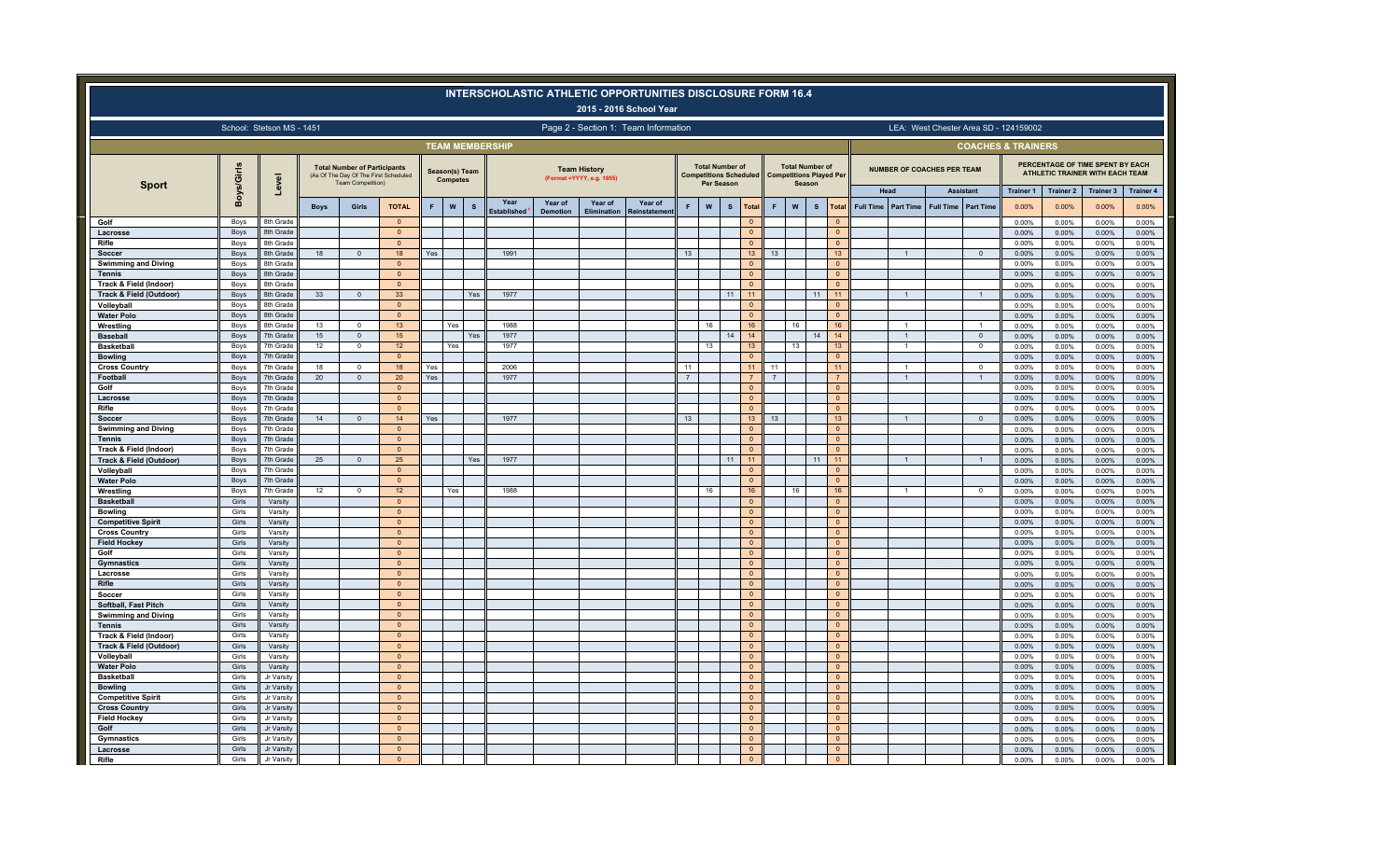|                                                   |                |                                      |                          |                                                                                                   |                                  |            |                                           | <b>INTERSCHOLASTIC ATHLETIC OPPORTUNITIES DISCLOSURE FORM 16.4</b> |                            |                                                   | 2015 - 2016 School Year              |          |                                                                       |              |                                |          |                                                                           |                                  |                          |                  |                                   |                               |                                       |                           |                                                                     |                           |
|---------------------------------------------------|----------------|--------------------------------------|--------------------------|---------------------------------------------------------------------------------------------------|----------------------------------|------------|-------------------------------------------|--------------------------------------------------------------------|----------------------------|---------------------------------------------------|--------------------------------------|----------|-----------------------------------------------------------------------|--------------|--------------------------------|----------|---------------------------------------------------------------------------|----------------------------------|--------------------------|------------------|-----------------------------------|-------------------------------|---------------------------------------|---------------------------|---------------------------------------------------------------------|---------------------------|
|                                                   |                | School: Stetson MS - 1451            |                          |                                                                                                   |                                  |            |                                           |                                                                    |                            |                                                   | Page 2 - Section 1: Team Information |          |                                                                       |              |                                |          |                                                                           |                                  |                          |                  |                                   |                               | LEA: West Chester Area SD - 124159002 |                           |                                                                     |                           |
|                                                   |                |                                      |                          |                                                                                                   |                                  |            |                                           | <b>TEAM MEMBERSHIP</b>                                             |                            |                                                   |                                      |          |                                                                       |              |                                |          |                                                                           |                                  |                          |                  |                                   |                               | <b>COACHES &amp; TRAINERS</b>         |                           |                                                                     |                           |
| <b>Sport</b>                                      | Boys/Girls     | ুত                                   |                          | <b>Total Number of Participants</b><br>(As Of The Day Of The First Scheduled<br>Team Competition) |                                  |            | Season(s) Team<br><b>Competes</b>         |                                                                    |                            | <b>Team History</b><br>(Format = YYYY, e.g. 1955) |                                      |          | <b>Total Number of</b><br><b>Competitions Scheduled</b><br>Per Season |              |                                |          | <b>Total Number of</b><br><b>Competitions Played Per</b><br><b>Season</b> |                                  |                          |                  | <b>NUMBER OF COACHES PER TEAM</b> |                               |                                       |                           | PERCENTAGE OF TIME SPENT BY EACH<br>ATHLETIC TRAINER WITH EACH TEAM |                           |
|                                                   |                | Lev                                  | <b>Boys</b>              | Girls                                                                                             | <b>TOTAL</b>                     | F          | $\boldsymbol{\mathsf{w}}$<br>$\mathbf{s}$ | Year<br>stablished                                                 | Year of<br><b>Demotion</b> | Year of<br><b>Elimination</b>                     | Year of<br>रेeinstateme              | F        | ${\bf W}$                                                             | $\mathbf{s}$ | Total                          | F        | $\mathbf{s}$<br>W                                                         | Tota                             | Head<br><b>Full Time</b> | <b>Part Time</b> | <b>Full Time</b>                  | <b>Assistant</b><br>Part Time | <b>Trainer 1</b><br>0.00%             | <b>Trainer 2</b><br>0.00% | Trainer 3<br>0.00%                                                  | <b>Trainer 4</b><br>0.00% |
| Soccer                                            | Girls          | Jr Varsity                           |                          |                                                                                                   | $\Omega$                         |            |                                           |                                                                    |                            |                                                   |                                      |          |                                                                       |              | $\Omega$                       |          |                                                                           |                                  |                          |                  |                                   |                               | 0.00%                                 | 0.00%                     | 0.00%                                                               | 0.00%                     |
| Softball, Fast Pitch                              | Girls          | Jr Varsity                           |                          |                                                                                                   | $\mathbf{0}$                     |            |                                           |                                                                    |                            |                                                   |                                      |          |                                                                       |              | $\overline{0}$                 |          |                                                                           | $\overline{0}$                   |                          |                  |                                   |                               | 0.00%                                 | 0.00%                     | 0.00%                                                               | 0.00%                     |
| <b>Swimming and Diving</b>                        | Girls          | Jr Varsity                           |                          |                                                                                                   | $\mathbf{0}$                     |            |                                           |                                                                    |                            |                                                   |                                      |          |                                                                       |              | $\mathbf{0}$                   |          |                                                                           | $\mathbf{0}$                     |                          |                  |                                   |                               | 0.00%                                 | 0.00%                     | 0.00%                                                               | 0.00%                     |
| Tennis<br><b>Track &amp; Field (Indoor)</b>       | Girls<br>Girls | Jr Varsity<br>Jr Varsity             |                          |                                                                                                   | $\Omega$<br>$\mathbf{0}$         |            |                                           |                                                                    |                            |                                                   |                                      |          |                                                                       |              | $\overline{0}$<br>$\mathbf{0}$ |          |                                                                           | $\overline{0}$<br>$\mathbf{0}$   |                          |                  |                                   |                               | 0.00%<br>0.00%                        | 0.00%<br>0.00%            | 0.00%<br>0.00%                                                      | 0.00%<br>0.00%            |
| Track & Field (Outdoor)                           | Girls          | Jr Varsity                           |                          |                                                                                                   | $\Omega$                         |            |                                           |                                                                    |                            |                                                   |                                      |          |                                                                       |              | $\overline{0}$                 |          |                                                                           | $\overline{0}$                   |                          |                  |                                   |                               | 0.00%                                 | 0.00%                     | 0.00%                                                               | 0.00%                     |
| Volleyball                                        | Girls          | Jr Varsity                           |                          |                                                                                                   | $\Omega$                         |            |                                           |                                                                    |                            |                                                   |                                      |          |                                                                       |              | $\Omega$                       |          |                                                                           | $\mathbf{0}$                     |                          |                  |                                   |                               | 0.00%                                 | 0.00%                     | 0.00%                                                               | 0.00%                     |
| <b>Water Polo</b>                                 | Girls          | Jr Varsity                           |                          |                                                                                                   | $\mathbf{0}$                     |            |                                           |                                                                    |                            |                                                   |                                      |          |                                                                       |              | $\mathbf{0}$                   |          |                                                                           | $\circ$                          |                          |                  |                                   |                               | 0.00%                                 | 0.00%                     | 0.00%                                                               | $0.00\%$                  |
| <b>Basketball</b>                                 | Girls          | Freshmar                             |                          |                                                                                                   | $\pmb{0}$                        |            |                                           |                                                                    |                            |                                                   |                                      |          |                                                                       |              | $\mathbf{0}$                   |          |                                                                           | $\mathbf 0$                      |                          |                  |                                   |                               | 0.00%                                 | 0.00%                     | 0.00%                                                               | $0.00\%$                  |
| <b>Bowling</b>                                    | Girls          | Freshman                             |                          |                                                                                                   | $\mathbf{0}$                     |            |                                           |                                                                    |                            |                                                   |                                      |          |                                                                       |              | $\mathbf{0}$                   |          |                                                                           | $\mathbf{0}$                     |                          |                  |                                   |                               | 0.00%                                 | 0.00%                     | 0.00%                                                               | 0.00%                     |
| <b>Competitive Spirit</b><br><b>Cross Country</b> | Girls<br>Girls | Freshman<br>Freshman                 |                          |                                                                                                   | $\mathbf{0}$<br>$\mathbf{0}$     |            |                                           |                                                                    |                            |                                                   |                                      |          |                                                                       |              | $\overline{0}$<br>$\circ$      |          |                                                                           | $\overline{0}$<br>$\overline{0}$ |                          |                  |                                   |                               | 0.00%<br>0.00%                        | 0.00%<br>0.00%            | 0.00%<br>0.00%                                                      | 0.00%<br>0.00%            |
| <b>Field Hockey</b>                               | Girls          | Freshman                             |                          |                                                                                                   | $\overline{0}$                   |            |                                           |                                                                    |                            |                                                   |                                      |          |                                                                       |              | $\overline{0}$                 |          |                                                                           | $\bullet$                        |                          |                  |                                   |                               | 0.00%                                 | 0.00%                     | 0.00%                                                               | 0.00%                     |
| Golf                                              | Girls          | Freshman                             |                          |                                                                                                   | $\overline{0}$                   |            |                                           |                                                                    |                            |                                                   |                                      |          |                                                                       |              | $\Omega$                       |          |                                                                           | $\overline{0}$                   |                          |                  |                                   |                               | 0.00%                                 | 0.00%                     | 0.00%                                                               | 0.00%                     |
| Gymnastics                                        | Girls          | Freshman                             |                          |                                                                                                   | $\Omega$                         |            |                                           |                                                                    |                            |                                                   |                                      |          |                                                                       |              | $\Omega$                       |          |                                                                           | $\overline{0}$                   |                          |                  |                                   |                               | 0.00%                                 | 0.00%                     | 0.00%                                                               | 0.00%                     |
| Lacrosse                                          | Girls          | Freshmar                             |                          |                                                                                                   | $\mathbf{0}$                     |            |                                           |                                                                    |                            |                                                   |                                      |          |                                                                       |              | $\mathbf{0}$                   |          |                                                                           | $\overline{0}$                   |                          |                  |                                   |                               | 0.00%                                 | 0.00%                     | 0.00%                                                               | 0.00%                     |
| Rifle                                             | Girls          | Freshmar                             |                          |                                                                                                   | $\Omega$                         |            |                                           |                                                                    |                            |                                                   |                                      |          |                                                                       |              | $\overline{0}$                 |          |                                                                           | $\overline{0}$                   |                          |                  |                                   |                               | 0.00%                                 | 0.00%                     | 0.00%                                                               | 0.00%                     |
| Soccer                                            | Girls          | Freshmar                             |                          |                                                                                                   | $\Omega$                         |            |                                           |                                                                    |                            |                                                   |                                      |          |                                                                       |              | $\Omega$                       |          |                                                                           | $\mathbf{0}$                     |                          |                  |                                   |                               | 0.00%                                 | 0.00%                     | 0.00%                                                               | 0.00%                     |
| Softball, Fast Pitch                              | Girls          | Freshman                             |                          |                                                                                                   | $\mathbf{0}$                     |            |                                           |                                                                    |                            |                                                   |                                      |          |                                                                       |              | $\mathbf{0}$                   |          |                                                                           | $\mathbf{0}$                     |                          |                  |                                   |                               | 0.00%                                 | 0.00%                     | 0.00%                                                               | 0.00%                     |
| <b>Swimming and Diving</b>                        | Girls<br>Girls | Freshman<br>Freshman                 |                          |                                                                                                   | $\mathbf{0}$                     |            |                                           |                                                                    |                            |                                                   |                                      |          |                                                                       |              | $\circ$<br>$\overline{0}$      |          |                                                                           | $\overline{0}$<br>$\overline{0}$ |                          |                  |                                   |                               | 0.00%<br>0.00%                        | 0.00%<br>0.00%            | 0.00%<br>0.00%                                                      | 0.00%<br>0.00%            |
| <b>Tennis</b><br>Track & Field (Indoor)           | Girls          | Freshman                             |                          |                                                                                                   | $\overline{0}$<br>$\overline{0}$ |            |                                           |                                                                    |                            |                                                   |                                      |          |                                                                       |              | $\overline{0}$                 |          |                                                                           | $\overline{0}$                   |                          |                  |                                   |                               | 0.00%                                 | 0.00%                     | 0.00%                                                               | 0.00%                     |
| Track & Field (Outdoor)                           | Girls          | Freshman                             |                          |                                                                                                   | $\mathbf{0}$                     |            |                                           |                                                                    |                            |                                                   |                                      |          |                                                                       |              | $\Omega$                       |          |                                                                           | $\overline{0}$                   |                          |                  |                                   |                               | 0.00%                                 | 0.00%                     | 0.00%                                                               | 0.00%                     |
| Volleyball                                        | Girls          | Freshman                             |                          |                                                                                                   | $\Omega$                         |            |                                           |                                                                    |                            |                                                   |                                      |          |                                                                       |              | $\Omega$                       |          |                                                                           | $\overline{0}$                   |                          |                  |                                   |                               | 0.00%                                 | 0.00%                     | 0.00%                                                               | 0.00%                     |
| <b>Water Polo</b>                                 | Girls          | Freshman                             |                          |                                                                                                   | $\mathbf{0}$                     |            |                                           |                                                                    |                            |                                                   |                                      |          |                                                                       |              | $\mathbf{0}$                   |          |                                                                           | $\bullet$                        |                          |                  |                                   |                               | 0.00%                                 | 0.00%                     | 0.00%                                                               | $0.00\%$                  |
| <b>Basketball</b>                                 | Girls          | <b>8th Grade</b>                     | $\mathbf 0$              | 12                                                                                                | 12 <sup>°</sup>                  |            | Yes                                       | 1977                                                               |                            |                                                   |                                      |          |                                                                       | 13           | 13                             |          | 13                                                                        | 13                               |                          |                  |                                   | $\mathbf 0$                   | 0.00%                                 | 0.00%                     | 0.00%                                                               | 0.00%                     |
| <b>Bowling</b>                                    | Girls          | <b>Bth Grade</b>                     |                          |                                                                                                   | $\mathbf{0}$                     |            |                                           |                                                                    |                            |                                                   |                                      |          |                                                                       |              | $\Omega$                       |          |                                                                           | $\mathbf{0}$                     |                          |                  |                                   |                               | 0.00%                                 | 0.00%                     | 0.00%                                                               | 0.00%                     |
| <b>Competitive Spirit</b>                         | Girls          | <b>8th Grade</b><br><b>Bth Grade</b> |                          |                                                                                                   | $\mathbf{0}$                     |            |                                           | 2006                                                               |                            |                                                   |                                      |          |                                                                       |              | $\mathbf{0}$<br>11             | 11       |                                                                           | $\mathbf 0$                      |                          |                  |                                   |                               | 0.00%                                 | 0.00%                     | 0.00%                                                               | 0.00%                     |
| <b>Cross Country</b><br><b>Field Hockey</b>       | Girls<br>Girls | <b>8th Grade</b>                     | $\Omega$<br>$\mathbf{0}$ | $\overline{7}$<br>17                                                                              | $\overline{7}$<br>17             | Yes<br>Yes |                                           | 1977                                                               |                            |                                                   |                                      | 11<br>13 |                                                                       |              | 13                             | 13       |                                                                           | 11<br>13                         |                          |                  |                                   | $\Omega$<br>$\mathbf 0$       | 0.00%<br>0.00%                        | 0.00%<br>0.00%            | 0.00%<br>0.00%                                                      | 0.00%<br>0.00%            |
| Golf                                              | Girls          | <b>Bth Grade</b>                     |                          |                                                                                                   | $\overline{0}$                   |            |                                           |                                                                    |                            |                                                   |                                      |          |                                                                       |              | $\overline{0}$                 |          |                                                                           | $\overline{0}$                   |                          |                  |                                   |                               | 0.00%                                 | 0.00%                     | 0.00%                                                               | 0.00%                     |
| Gymnastics                                        | Girls          | <b>8th Grade</b>                     |                          |                                                                                                   | $\overline{0}$                   |            |                                           |                                                                    |                            |                                                   |                                      |          |                                                                       |              | $\mathbf{0}$                   |          |                                                                           | $\overline{0}$                   |                          |                  |                                   |                               | 0.00%                                 | 0.00%                     | 0.00%                                                               | 0.00%                     |
| Lacrosse                                          | Girls          | <b>Bth Grade</b>                     | $\mathbf{0}$             | 20                                                                                                | 20                               |            |                                           | 1977<br>Yes                                                        |                            |                                                   |                                      |          |                                                                       | 13           | 13                             |          | 13                                                                        | 13                               |                          |                  |                                   | $\overline{0}$                | 0.00%                                 | 0.00%                     | 0.00%                                                               | 0.00%                     |
| Rifle                                             | Girls          | 8th Grade                            |                          |                                                                                                   | $\Omega$                         |            |                                           |                                                                    |                            |                                                   |                                      |          |                                                                       |              | $\Omega$                       |          |                                                                           | $\overline{0}$                   |                          |                  |                                   |                               | 0.00%                                 | 0.00%                     | 0.00%                                                               | 0.00%                     |
| Soccer                                            | Girls          | <b>Bth Grade</b>                     | $\mathbf{0}$             | 18                                                                                                | 18                               | Yes        |                                           | 1996                                                               |                            |                                                   |                                      | 14       |                                                                       |              | 14                             | 14       |                                                                           | 14                               |                          |                  |                                   | $\overline{0}$                | 0.00%                                 | 0.00%                     | 0.00%                                                               | 0.00%                     |
| Softball, Fast Pitch                              | Girls          | 8th Grade                            | $\Omega$                 | 12                                                                                                | 12                               |            |                                           | 1977<br>Yes                                                        |                            |                                                   |                                      |          |                                                                       | 13           | 13                             |          | 13                                                                        | 13                               |                          |                  |                                   | $\Omega$                      | 0.00%                                 | 0.00%                     | 0.00%                                                               | 0.00%                     |
| <b>Swimming and Diving</b><br><b>Tennis</b>       | Girls<br>Girls | <b>8th Grade</b><br><b>Bth Grade</b> |                          |                                                                                                   | $\mathbf{0}$<br>$\Omega$         |            |                                           |                                                                    |                            |                                                   |                                      |          |                                                                       |              | $\mathbf{0}$<br>$\Omega$       |          |                                                                           | $\overline{0}$<br>$\mathbf{0}$   |                          |                  |                                   |                               | 0.00%                                 | 0.00%                     | 0.00%                                                               | 0.00%                     |
| Track & Field (Indoor)                            | Girls          | <b>8th Grade</b>                     |                          |                                                                                                   | $\mathbf{0}$                     |            |                                           |                                                                    |                            |                                                   |                                      |          |                                                                       |              | $\mathbf{0}$                   |          |                                                                           | $\overline{0}$                   |                          |                  |                                   |                               | 0.00%<br>0.00%                        | 0.00%<br>0.00%            | 0.00%<br>0.00%                                                      | 0.00%<br>0.00%            |
| Track & Field (Outdoor)                           | Girls          | <b>8th Grade</b>                     | $\Omega$                 | 17                                                                                                | 17                               |            | Yes                                       | 1977                                                               |                            |                                                   |                                      |          |                                                                       | 11           | 11                             |          | 11                                                                        | 11                               |                          |                  |                                   |                               | 0.00%                                 | 0.00%                     | 0.00%                                                               | 0.00%                     |
| Volleyball                                        | Girls          | 8th Grade                            | $\Omega$                 | 14                                                                                                | 14                               | Yes        |                                           |                                                                    |                            |                                                   |                                      | 12       |                                                                       |              | 12                             | 12       |                                                                           | 12                               |                          | $\overline{1}$   |                                   |                               | 0.00%                                 | 0.00%                     | 0.00%                                                               | 0.00%                     |
| <b>Water Polo</b>                                 | Girls          | <b>8th Grade</b>                     |                          |                                                                                                   | $\mathbf{0}$                     |            |                                           |                                                                    |                            |                                                   |                                      |          |                                                                       |              | $\mathbf{0}$                   |          |                                                                           | $\mathbf{0}$                     |                          |                  |                                   |                               | 0.00%                                 | 0.00%                     | 0.00%                                                               | 0.00%                     |
| <b>Basketball</b>                                 | Girls          | 7th Grade                            | $\Omega$                 | 11                                                                                                | 11                               |            | Yes                                       | 1977                                                               |                            |                                                   |                                      |          | 14                                                                    |              | 14                             |          | 13                                                                        | 13                               |                          | $\overline{1}$   |                                   | $\overline{0}$                | 0.00%                                 | 0.00%                     | 0.00%                                                               | 0.00%                     |
| <b>Bowling</b>                                    | Girls          | 7th Grade                            |                          |                                                                                                   | $\mathbf{0}$                     |            |                                           |                                                                    |                            |                                                   |                                      |          |                                                                       |              | $\mathbf{0}$                   |          |                                                                           | $\overline{0}$                   |                          |                  |                                   |                               | 0.00%                                 | 0.00%                     | 0.00%                                                               | 0.00%                     |
| <b>Competitive Spirit</b>                         | Girls          | 7th Grade                            |                          |                                                                                                   | $\Omega$                         |            |                                           |                                                                    |                            |                                                   |                                      |          |                                                                       |              | $\Omega$                       |          |                                                                           | $\mathbf{0}$                     |                          |                  |                                   |                               | 0.00%                                 | 0.00%                     | 0.00%                                                               | 0.00%                     |
| Cross Country<br><b>Field Hockey</b>              | Girls<br>Girls | 7th Grade<br>7th Grade               | $\circ$<br>$\mathbf{0}$  | 12<br>12                                                                                          | 12<br>12                         | Yes<br>Yes |                                           | 1977                                                               |                            |                                                   |                                      | 11<br>14 |                                                                       |              | 11<br>14                       | 11<br>13 |                                                                           | 11<br>13                         |                          |                  |                                   | $\circ$                       | 0.00%<br>0.00%                        | 0.00%<br>0.00%            | 0.00%<br>0.00%                                                      | 0.00%<br>0.00%            |
| Golf                                              | Girls          | 7th Grade                            |                          |                                                                                                   | $\mathbf{0}$                     |            |                                           |                                                                    |                            |                                                   |                                      |          |                                                                       |              | $\overline{0}$                 |          |                                                                           | $\overline{0}$                   |                          |                  |                                   |                               | 0.00%                                 | 0.00%                     | 0.00%                                                               | 0.00%                     |
| Gymnastics                                        | Girls          | 7th Grade                            |                          |                                                                                                   | $\Omega$                         |            |                                           |                                                                    |                            |                                                   |                                      |          |                                                                       |              | $\Omega$                       |          |                                                                           | $\overline{0}$                   |                          |                  |                                   |                               | 0.00%                                 | 0.00%                     | 0.00%                                                               | 0.00%                     |
| Lacrosse                                          | Girls          | 7th Grade                            | $\Omega$                 | 21                                                                                                | 21                               |            |                                           | Yes<br>1977                                                        |                            |                                                   |                                      |          |                                                                       | 13           | 13                             |          | 13                                                                        | 13                               |                          |                  |                                   | $\Omega$                      | 0.00%                                 | 0.00%                     | 0.00%                                                               | 0.00%                     |
| Rifle                                             | Girls          | 7th Grade                            |                          |                                                                                                   | $\Omega$                         |            |                                           |                                                                    |                            |                                                   |                                      |          |                                                                       |              | $\Omega$                       |          |                                                                           | $\Omega$                         |                          |                  |                                   |                               | 0.00%                                 | 0.00%                     | 0.00%                                                               | 0.00%                     |
| Soccer                                            | Girls          | 7th Grade                            | $\Omega$                 | 17                                                                                                | 17                               | Yes        |                                           | 1996                                                               |                            |                                                   |                                      | 13       |                                                                       |              | 13                             | 12       |                                                                           | 12                               |                          |                  |                                   | $\Omega$                      | 0.00%                                 | 0.00%                     | 0.00%                                                               | 0.00%                     |
| Softball, Fast Pitch                              | Girls          | 7th Grade                            | $\overline{0}$           | 17                                                                                                | 17 <sup>2</sup>                  |            |                                           | 1977<br>Yes                                                        |                            |                                                   |                                      |          |                                                                       | 14           | 14                             |          | 14                                                                        | 14                               |                          | $\overline{1}$   |                                   | $\overline{0}$                | 0.00%                                 | 0.00%                     | 0.00%                                                               | 0.00%                     |
| <b>Swimming and Diving</b>                        | Girls          | 7th Grade                            |                          |                                                                                                   | $\Omega$                         |            |                                           |                                                                    |                            |                                                   |                                      |          |                                                                       |              | $\Omega$                       |          |                                                                           | $\overline{0}$                   |                          |                  |                                   |                               | 0.00%                                 | 0.00%                     | 0.00%                                                               | 0.00%                     |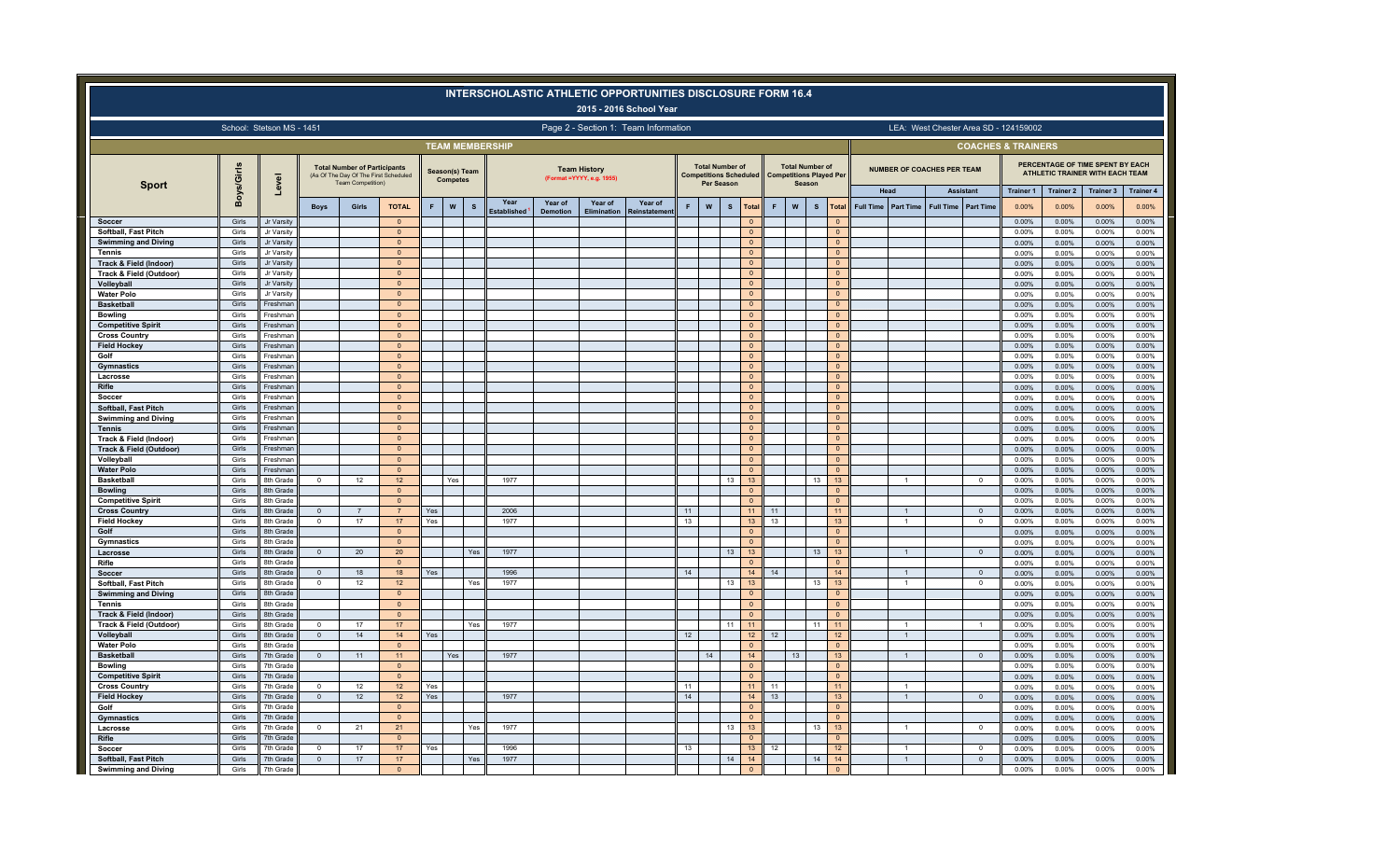|                                                                                            |              |                           |             |                                                                                                   |              |                |                 | INTERSCHOLASTIC ATHLETIC OPPORTUNITIES DISCLOSURE FORM 16.4 |                            |                                                   | 2015 - 2016 School Year              |    |                                             |    |              |    |                                                                                    |              |                                                     |                            |                                       |                    |                                                                     |                    |                           |
|--------------------------------------------------------------------------------------------|--------------|---------------------------|-------------|---------------------------------------------------------------------------------------------------|--------------|----------------|-----------------|-------------------------------------------------------------|----------------------------|---------------------------------------------------|--------------------------------------|----|---------------------------------------------|----|--------------|----|------------------------------------------------------------------------------------|--------------|-----------------------------------------------------|----------------------------|---------------------------------------|--------------------|---------------------------------------------------------------------|--------------------|---------------------------|
|                                                                                            |              | School: Stetson MS - 1451 |             |                                                                                                   |              |                |                 |                                                             |                            |                                                   | Page 2 - Section 1: Team Information |    |                                             |    |              |    |                                                                                    |              |                                                     |                            | LEA: West Chester Area SD - 124159002 |                    |                                                                     |                    |                           |
|                                                                                            |              |                           |             |                                                                                                   |              |                |                 | <b>TEAM MEMBERSHIP</b>                                      |                            |                                                   |                                      |    |                                             |    |              |    |                                                                                    |              |                                                     |                            | <b>COACHES &amp; TRAINERS</b>         |                    |                                                                     |                    |                           |
| <b>Sport</b>                                                                               | <b>Siris</b> | $\overline{\omega}$       |             | <b>Total Number of Participants</b><br>(As Of The Day Of The First Scheduled<br>Team Competition) |              | Season(s) Team | <b>Competes</b> |                                                             |                            | <b>Team History</b><br>(Format = YYYY, e.g. 1955) |                                      |    | <b>Total Number of</b><br><b>Per Season</b> |    |              |    | <b>Total Number of</b><br>Competitions Scheduled Competitions Played Per<br>Season |              |                                                     | NUMBER OF COACHES PER TEAM |                                       |                    | PERCENTAGE OF TIME SPENT BY EACH<br>ATHLETIC TRAINER WITH EACH TEAM |                    |                           |
|                                                                                            | 옮            |                           | <b>Boys</b> | Girls                                                                                             | <b>TOTAL</b> |                | W               | Year<br>Established <sup>1</sup>                            | Year of<br><b>Demotion</b> | Year of                                           | Year of<br>Elimination Reinstatement |    | W                                           | s  | <b>Total</b> |    | W                                                                                  | $\mathbf{s}$ | Total Full Time   Part Time   Full Time   Part Time | Head                       | <b>Assistant</b>                      | Trainer 1<br>0.00% | <b>Trainer 2</b><br>0.00%                                           | Trainer 3<br>0.00% | <b>Trainer 4</b><br>0.00% |
| Tennis                                                                                     | Girls        | 7th Grade                 |             |                                                                                                   |              |                |                 |                                                             |                            |                                                   |                                      |    |                                             |    | $\Omega$     |    |                                                                                    |              |                                                     |                            |                                       | 0.00%              | 0.00%                                                               | $0.00\%$           | 0.00%                     |
| Track & Field (Indoor)                                                                     | Girls        | 7th Grade                 |             |                                                                                                   |              |                |                 |                                                             |                            |                                                   |                                      |    |                                             |    |              |    |                                                                                    |              |                                                     |                            |                                       | 0.00%              | 0.00%                                                               | 0.00%              | 0.00%                     |
| Track & Field (Outdoor)                                                                    | Girls        | 7th Grade                 |             | 24                                                                                                | 24           |                | Yes             | 1977                                                        |                            |                                                   |                                      |    |                                             | 11 |              |    |                                                                                    |              | 11                                                  |                            |                                       | 0.00%              | 0.00%                                                               | 0.00%              | 0.00%                     |
| Volleyball                                                                                 | Girls        | 7th Grade                 |             |                                                                                                   |              | Yes            |                 | 1977                                                        |                            |                                                   |                                      | 12 |                                             |    |              | 12 |                                                                                    |              | 12                                                  |                            |                                       | 0.00%              | 0.00%                                                               | 0.00%              | 0.00%                     |
| <b>Water Polo</b>                                                                          | Girls        | 7th Grade                 |             |                                                                                                   |              |                |                 |                                                             |                            |                                                   |                                      |    |                                             |    |              |    |                                                                                    |              | $\Omega$                                            |                            |                                       | 0.00%              | 0.00%                                                               | $0.00\%$           | 0.00%                     |
| For initial submission and for interscholastic athletic teams that were newly established. |              |                           |             |                                                                                                   |              |                |                 |                                                             |                            |                                                   |                                      |    |                                             |    |              |    |                                                                                    |              |                                                     |                            |                                       |                    |                                                                     |                    |                           |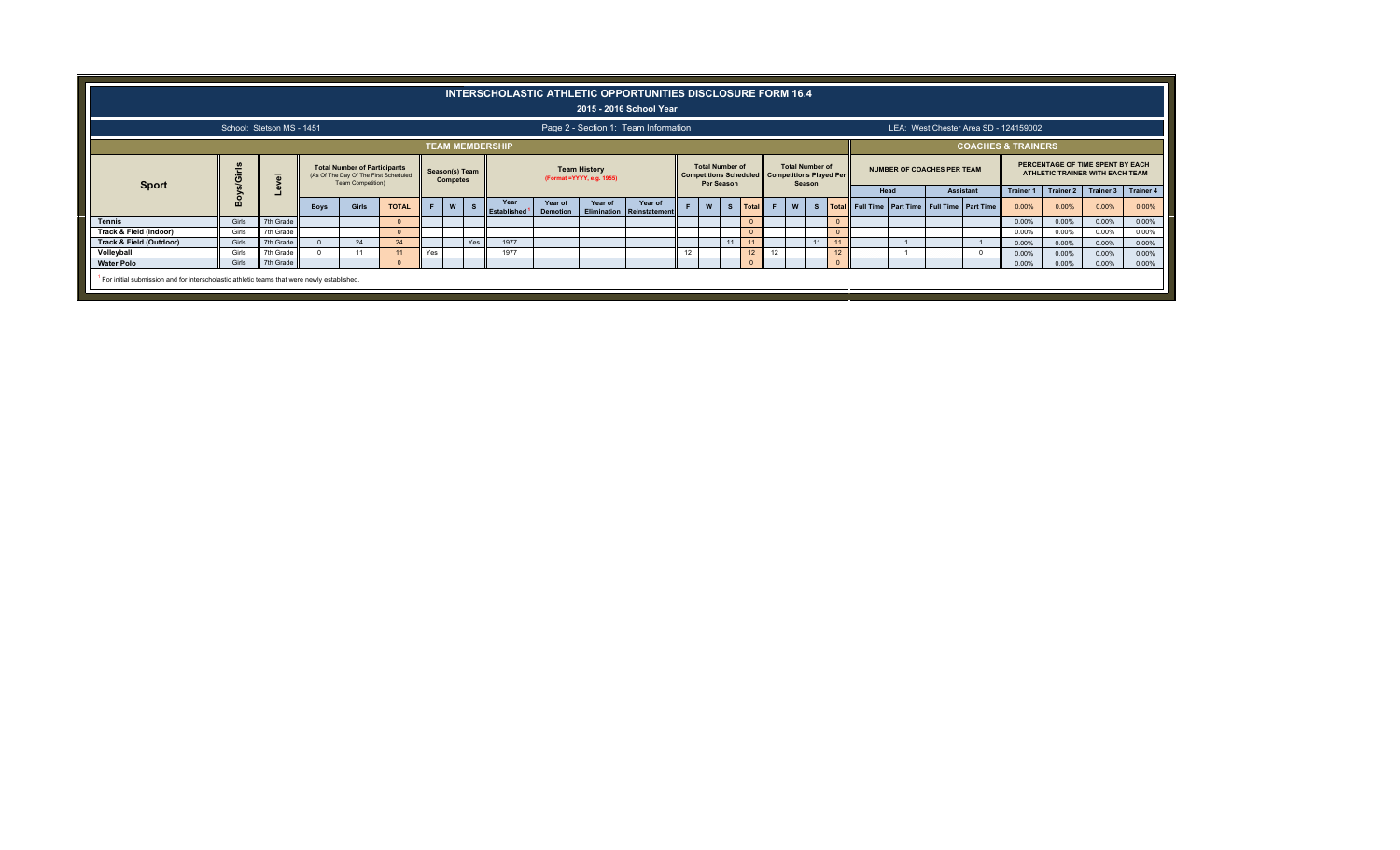|                                                   |                     |                          |                                                           |                     |                       | INTERSCHOLASTIC ATHLETIC OPPORTUNITIES DISCLOSURE FORM 16.4 |                                           | 2015 - 2016 School Year                    |                  |                                                                      |                  |                                                                                                            |                                                                                               |                                           |
|---------------------------------------------------|---------------------|--------------------------|-----------------------------------------------------------|---------------------|-----------------------|-------------------------------------------------------------|-------------------------------------------|--------------------------------------------|------------------|----------------------------------------------------------------------|------------------|------------------------------------------------------------------------------------------------------------|-----------------------------------------------------------------------------------------------|-------------------------------------------|
| School: Stetson MS - 1451                         |                     |                          |                                                           |                     |                       |                                                             | Page 3 - Section 1: Financial Information |                                            |                  |                                                                      |                  |                                                                                                            | LEA: West Chester Area SD - 124159002                                                         |                                           |
|                                                   |                     |                          |                                                           |                     |                       |                                                             |                                           | <b>ATHLETIC EXPENDITURES</b>               |                  |                                                                      |                  |                                                                                                            |                                                                                               |                                           |
|                                                   |                     |                          |                                                           |                     |                       |                                                             |                                           | SCHOOL'S ANNUAL EXPENDITURES FOR EACH TEAM |                  |                                                                      |                  |                                                                                                            | NON-SCHOOL (BOOSTER CLUBS, ALUMNI & OTHER<br><b>NON-SCHOOL) CONTRIBUTIONS &amp; PURCHASES</b> |                                           |
| Team                                              | oys/Girls<br>m      | evel                     | School<br>ditures<br><b>Total Annual 3</b><br>Team Expend | Travel <sup>'</sup> | Uniforms <sup>1</sup> | <b>Supplies and</b><br>Equipment <sup>3</sup>               | <b>Facilities</b>                         | Other                                      | Fall             | <b>Coaching Staff Compensation</b><br>per Sport per Season<br>Winter | <b>Spring</b>    | <b>Total</b><br><b>Compensation For</b><br><b>All Athletic Trainers</b><br>Per Academic Year<br>\$4,278.82 | List total value of contributions<br>per team                                                 | List total value of purchases<br>per team |
|                                                   |                     |                          | <b>Totals</b>                                             | \$14,856.79         | \$0.00                | \$9,884.40                                                  | \$68,082.79                               | \$8,470.28                                 | \$48,127.32      | \$30,528.16                                                          | \$48,624.81      |                                                                                                            | \$0.00                                                                                        | \$0.00                                    |
| <b>Baseball</b>                                   | Boys                | Varsity                  | \$0.00                                                    | \$0.00              | \$0.00                | \$0.00                                                      | \$0.00                                    | \$0.00                                     | \$0.00           | \$0.00                                                               | \$0.00           |                                                                                                            | \$0.00                                                                                        | \$0.00                                    |
| <b>Basketball</b><br><b>Bowling</b>               | Boys                | Varsity<br>Varsity       | \$0.00                                                    | \$0.00              | \$0.00                | \$0.00                                                      | \$0.00                                    | \$0.00                                     | \$0.00           | \$0.00                                                               | \$0.00           |                                                                                                            | \$0.00<br>\$0.00                                                                              | \$0.00<br>\$0.00                          |
| <b>Cross Country</b>                              | Boys<br>Boys        | Varsity                  | \$0.00<br>\$0.00                                          | \$0.00<br>\$0.00    | \$0.00<br>\$0.00      | \$0.00<br>\$0.00                                            | \$0.00<br>\$0.00                          | \$0.00<br>\$0.00                           | \$0.00<br>\$0.00 | \$0.00<br>\$0.00                                                     | \$0.00<br>\$0.00 |                                                                                                            | \$0.00                                                                                        | \$0.00                                    |
| Footbal                                           | Boys                | Varsity                  | \$0.00                                                    | \$0.00              | \$0.00                | \$0.00                                                      | \$0.00                                    | \$0.00                                     | \$0.00           | \$0.00                                                               | \$0.00           |                                                                                                            | \$0.00                                                                                        | \$0.00                                    |
| Golf                                              | Boys                | Varsity                  | \$0.00                                                    | \$0.00              | \$0.00                | \$0.00                                                      | \$0.00                                    | \$0.00                                     | \$0.00           | \$0.00                                                               | \$0.00           |                                                                                                            | \$0.00                                                                                        | \$0.00                                    |
| Lacrosse                                          | Boys                | Varsity                  | \$0.00                                                    | \$0.00              | \$0.00                | \$0.00                                                      | \$0.00                                    | \$0.00                                     | \$0.00           | \$0.00                                                               | \$0.00           |                                                                                                            | \$0.00                                                                                        | \$0.00                                    |
| Rifle                                             | Boys                | Varsity                  | \$0.00                                                    | \$0.00              | \$0.00                | \$0.00                                                      | \$0.00                                    | \$0.00                                     | \$0.00           | \$0.00                                                               | \$0.00           |                                                                                                            | \$0.00                                                                                        | \$0.00                                    |
| Soccer                                            | Boys                | Varsity                  | \$0.00                                                    | \$0.00              | \$0.00                | \$0.00                                                      | \$0.00                                    | \$0.00                                     | \$0.00           | \$0.00                                                               | \$0.00           |                                                                                                            | \$0.00                                                                                        | \$0.00                                    |
| <b>Swimming and Diving</b>                        | Boys                | Varsity                  | \$0.00                                                    | \$0.00              | \$0.00                | \$0.00                                                      | \$0.00                                    | \$0.00                                     | \$0.00           | \$0.00                                                               | \$0.00           |                                                                                                            | \$0.00                                                                                        | \$0.00                                    |
| <b>Tennis</b>                                     | Boys                | Varsity                  | \$0.00                                                    | \$0.00              | \$0.00                | \$0.00                                                      | \$0.00                                    | \$0.00                                     | \$0.00           | \$0.00                                                               | \$0.00           |                                                                                                            | \$0.00                                                                                        | \$0.00                                    |
| Track & Field (Indoor)                            | Boys                | Varsity                  | \$0.00                                                    | \$0.00              | \$0.00                | \$0.00                                                      | \$0.00                                    | \$0.00                                     | \$0.00           | \$0.00                                                               | \$0.00           |                                                                                                            | \$0.00                                                                                        | \$0.00                                    |
| Track & Field (Outdoor)                           | Boys                | Varsity                  | \$0.00                                                    | \$0.00              | \$0.00                | \$0.00                                                      | \$0.00                                    | \$0.00                                     | \$0.00           | \$0.00                                                               | \$0.00           |                                                                                                            | \$0.00                                                                                        | \$0.00                                    |
| Volleyball<br><b>Water Polo</b>                   | Boys<br>Boys        | Varsity<br>Varsity       | \$0.00<br>\$0.00                                          | \$0.00              | \$0.00<br>\$0.00      | \$0.00<br>\$0.00                                            | \$0.00<br>\$0.00                          | \$0.00<br>\$0.00                           | \$0.00<br>\$0.00 | \$0.00                                                               | \$0.00           |                                                                                                            | \$0.00<br>\$0.00                                                                              | \$0.00<br>\$0.00                          |
| Wrestling                                         | Boys                | Varsity                  | \$0.00                                                    | \$0.00<br>\$0.00    | \$0.00                | \$0.00                                                      | \$0.00                                    | \$0.00                                     | \$0.00           | \$0.00<br>\$0.00                                                     | \$0.00<br>\$0.00 |                                                                                                            | \$0.00                                                                                        | \$0.00                                    |
| <b>Baseball</b>                                   | Boys                | Jr Varsity               | \$0.00                                                    | \$0.00              | \$0.00                | \$0.00                                                      | \$0.00                                    | \$0.00                                     | \$0.00           | \$0.00                                                               | \$0.00           |                                                                                                            | \$0.00                                                                                        | \$0.00                                    |
| <b>Basketball</b>                                 | Boys                | Jr Varsity               | \$0.00                                                    | \$0.00              | \$0.00                | \$0.00                                                      | \$0.00                                    | \$0.00                                     | \$0.00           | \$0.00                                                               | \$0.00           |                                                                                                            | \$0.00                                                                                        | \$0.00                                    |
| <b>Bowling</b>                                    | <b>Boys</b>         | Jr Varsity               | \$0.00                                                    | \$0.00              | \$0.00                | \$0.00                                                      | \$0.00                                    | \$0.00                                     | \$0.00           | \$0.00                                                               | \$0.00           |                                                                                                            | \$0.00                                                                                        | \$0.00                                    |
| <b>Cross Country</b>                              | Boys                | Jr Varsity               | \$0.00                                                    | \$0.00              | \$0.00                | \$0.00                                                      | \$0.00                                    | \$0.00                                     | \$0.00           | \$0.00                                                               | \$0.00           |                                                                                                            | \$0.00                                                                                        | \$0.00                                    |
| Football                                          | Boys                | Jr Varsity               | \$0.00                                                    | \$0.00              | \$0.00                | \$0.00                                                      | \$0.00                                    | \$0.00                                     | \$0.00           | \$0.00                                                               | \$0.00           |                                                                                                            | \$0.00                                                                                        | \$0.00                                    |
| Golf                                              | Boys                | Jr Varsity               | \$0.00                                                    | \$0.00              | \$0.00                | \$0.00                                                      | \$0.00                                    | \$0.00                                     | \$0.00           | \$0.00                                                               | \$0.00           |                                                                                                            | \$0.00                                                                                        | \$0.00                                    |
| Lacrosse                                          | Boys                | Jr Varsity               | \$0.00                                                    | \$0.00              | \$0.00                | \$0.00                                                      | \$0.00                                    | \$0.00                                     | \$0.00           | \$0.00                                                               | \$0.00           |                                                                                                            | \$0.00                                                                                        | \$0.00                                    |
| Rifle                                             | Boys                | Jr Varsity               | \$0.00                                                    | \$0.00              | \$0.00                | \$0.00                                                      | \$0.00                                    | \$0.00                                     | \$0.00           | \$0.00                                                               | \$0.00           |                                                                                                            | \$0.00                                                                                        | \$0.00                                    |
| Soccer                                            | Boys                | Jr Varsity               | \$0.00                                                    | \$0.00              | \$0.00                | \$0.00                                                      | \$0.00                                    | \$0.00                                     | \$0.00           | \$0.00                                                               | \$0.00           |                                                                                                            | \$0.00                                                                                        | \$0.00                                    |
| <b>Swimming and Diving</b>                        | Boys                | Jr Varsity               | \$0.00                                                    | \$0.00              | \$0.00                | \$0.00                                                      | \$0.00                                    | \$0.00                                     | \$0.00           | \$0.00                                                               | \$0.00           |                                                                                                            | \$0.00                                                                                        | \$0.00                                    |
| Tennis                                            | Boys                | Jr Varsity               | \$0.00                                                    | \$0.00              | \$0.00                | \$0.00                                                      | \$0.00                                    | \$0.00                                     | \$0.00           | \$0.00                                                               | \$0.00           |                                                                                                            | \$0.00                                                                                        | \$0.00                                    |
| Track & Field (Indoor)<br>Track & Field (Outdoor) | Boys                | Jr Varsity               | \$0.00                                                    | \$0.00              | \$0.00                | \$0.00                                                      | \$0.00                                    | \$0.00                                     | \$0.00           | \$0.00                                                               | \$0.00           |                                                                                                            | \$0.00<br>\$0.00                                                                              | \$0.00<br>\$0.00                          |
| Volleyball                                        | <b>Boys</b><br>Boys | Jr Varsity<br>Jr Varsity | \$0.00<br>\$0.00                                          | \$0.00<br>\$0.00    | \$0.00<br>\$0.00      | \$0.00<br>\$0.00                                            | \$0.00<br>\$0.00                          | \$0.00<br>\$0.00                           | \$0.00<br>\$0.00 | \$0.00<br>\$0.00                                                     | \$0.00<br>\$0.00 |                                                                                                            | \$0.00                                                                                        | \$0.00                                    |
| <b>Water Polo</b>                                 | Boys                | Jr Varsity               | \$0.00                                                    | \$0.00              | \$0.00                | \$0.00                                                      | \$0.00                                    | \$0.00                                     | \$0.00           | \$0.00                                                               | \$0.00           |                                                                                                            | \$0.00                                                                                        | \$0.00                                    |
| Wrestling                                         | Boys                | Jr Varsity               | \$0.00                                                    | \$0.00              | \$0.00                | \$0.00                                                      | \$0.00                                    | \$0.00                                     | \$0.00           | \$0.00                                                               | \$0.00           |                                                                                                            | \$0.00                                                                                        | \$0.00                                    |
| <b>Baseball</b>                                   | Boys                | Freshman                 | \$0.00                                                    | \$0.00              | \$0.00                | \$0.00                                                      | \$0.00                                    | \$0.00                                     | \$0.00           | \$0.00                                                               | \$0.00           |                                                                                                            | \$0.00                                                                                        | \$0.00                                    |
| <b>Basketball</b>                                 | Boys                | Freshman                 | \$0.00                                                    | \$0.00              | \$0.00                | \$0.00                                                      | \$0.00                                    | \$0.00                                     | \$0.00           | \$0.00                                                               | \$0.00           |                                                                                                            | \$0.00                                                                                        | \$0.00                                    |
| <b>Bowling</b>                                    | Boys                | Freshman                 | \$0.00                                                    | \$0.00              | \$0.00                | \$0.00                                                      | \$0.00                                    | \$0.00                                     | \$0.00           | \$0.00                                                               | \$0.00           |                                                                                                            | \$0.00                                                                                        | \$0.00                                    |
| <b>Cross Country</b>                              | Boys                | Freshman                 | \$0.00                                                    | \$0.00              | \$0.00                | \$0.00                                                      | \$0.00                                    | \$0.00                                     | \$0.00           | \$0.00                                                               | \$0.00           |                                                                                                            | \$0.00                                                                                        | \$0.00                                    |
| Football                                          | Boys                | Freshman                 | \$0.00                                                    | \$0.00              | \$0.00                | \$0.00                                                      | \$0.00                                    | \$0.00                                     | \$0.00           | \$0.00                                                               | \$0.00           |                                                                                                            | \$0.00                                                                                        | \$0.00                                    |
| Golf                                              | Boys                | Freshman                 | \$0.00                                                    | \$0.00              | \$0.00                | \$0.00                                                      | \$0.00                                    | \$0.00                                     | \$0.00           | \$0.00                                                               | \$0.00           |                                                                                                            | \$0.00                                                                                        | \$0.00                                    |
| Lacrosse<br>Rifle                                 | Boys                | Freshman                 | \$0.00                                                    | \$0.00              | \$0.00                | \$0.00                                                      | \$0.00                                    | \$0.00                                     | \$0.00           | \$0.00                                                               | \$0.00           |                                                                                                            | \$0.00                                                                                        | \$0.00                                    |
|                                                   | Boys<br>Boys        | Freshman<br>Freshman     | \$0.00<br>\$0.00                                          | \$0.00<br>\$0.00    | \$0.00<br>\$0.00      | \$0.00<br>\$0.00                                            | \$0.00<br>\$0.00                          | \$0.00<br>\$0.00                           | \$0.00<br>\$0.00 | \$0.00<br>\$0.00                                                     | \$0.00           |                                                                                                            | \$0.00<br>\$0.00                                                                              | \$0.00<br>\$0.00                          |
| Soccer<br><b>Swimming and Diving</b>              | Boys                | Freshman                 | \$0.00                                                    | \$0.00              | \$0.00                | \$0.00                                                      | \$0.00                                    | \$0.00                                     | \$0.00           | \$0.00                                                               | \$0.00<br>\$0.00 |                                                                                                            | \$0.00                                                                                        | \$0.00                                    |
| <b>Tennis</b>                                     | Boys                | Freshman                 | \$0.00                                                    | \$0.00              | \$0.00                | \$0.00                                                      | \$0.00                                    | \$0.00                                     | \$0.00           | \$0.00                                                               | \$0.00           |                                                                                                            | \$0.00                                                                                        | \$0.00                                    |
| Track & Field (Indoor)                            | Boys                | Freshman                 | \$0.00                                                    | \$0.00              | \$0.00                | \$0.00                                                      | \$0.00                                    | \$0.00                                     | \$0.00           | \$0.00                                                               | \$0.00           |                                                                                                            | \$0.00                                                                                        | \$0.00                                    |
| Track & Field (Outdoor)                           | Boys                | Freshman                 | \$0.00                                                    | \$0.00              | \$0.00                | \$0.00                                                      | \$0.00                                    | \$0.00                                     | \$0.00           | \$0.00                                                               | \$0.00           |                                                                                                            | \$0.00                                                                                        | \$0.00                                    |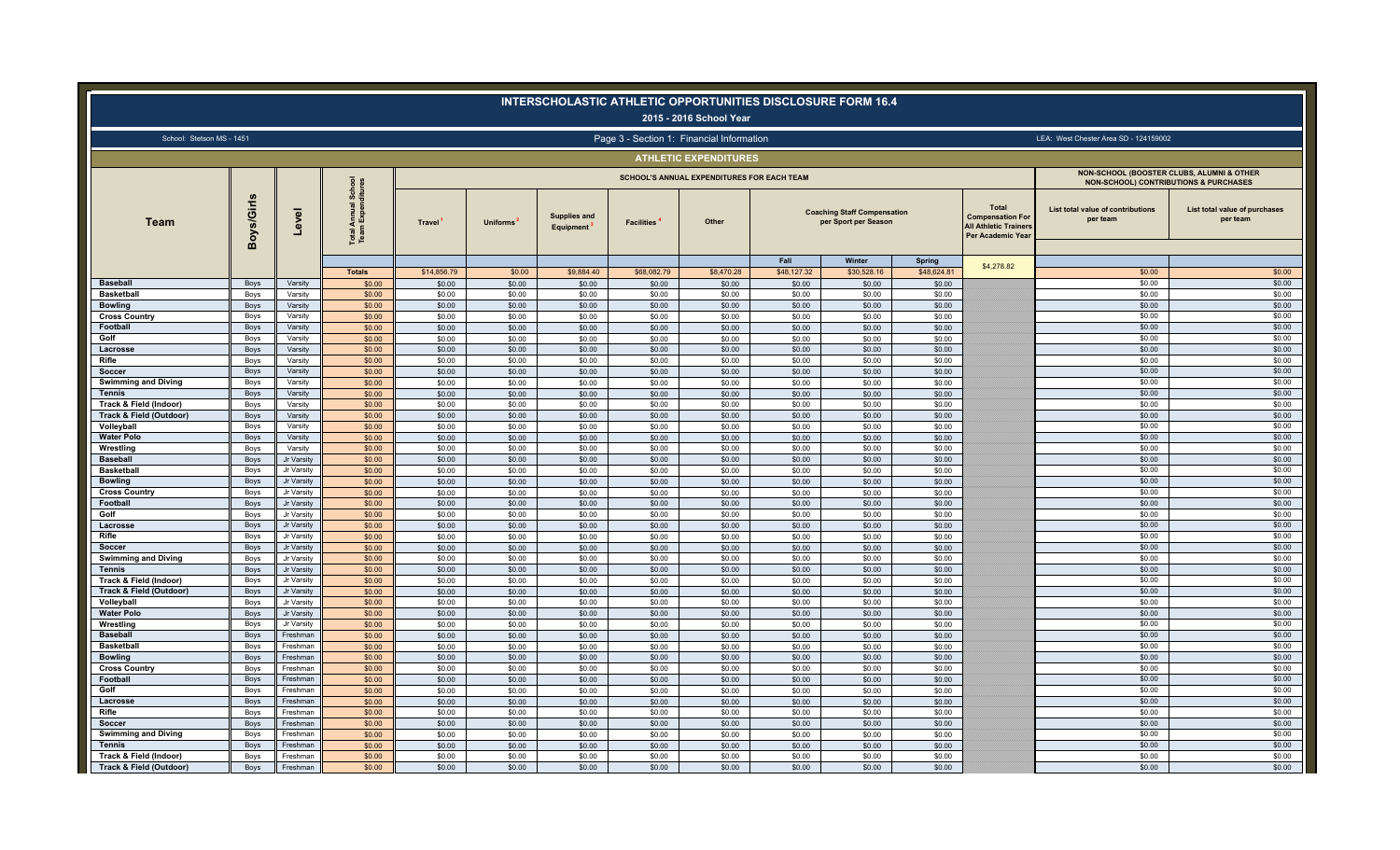|                                             |                |                        |                                                      |                    |                  |                                               |                                           | 2015 - 2016 School Year                    |                      | <b>INTERSCHOLASTIC ATHLETIC OPPORTUNITIES DISCLOSURE FORM 16.4</b>   |                  |                                                                                                            |                                                                                               |                                           |
|---------------------------------------------|----------------|------------------------|------------------------------------------------------|--------------------|------------------|-----------------------------------------------|-------------------------------------------|--------------------------------------------|----------------------|----------------------------------------------------------------------|------------------|------------------------------------------------------------------------------------------------------------|-----------------------------------------------------------------------------------------------|-------------------------------------------|
| School: Stetson MS - 1451                   |                |                        |                                                      |                    |                  |                                               | Page 3 - Section 1: Financial Information |                                            |                      |                                                                      |                  |                                                                                                            | LEA: West Chester Area SD - 124159002                                                         |                                           |
|                                             |                |                        |                                                      |                    |                  |                                               |                                           | <b>ATHLETIC EXPENDITURES</b>               |                      |                                                                      |                  |                                                                                                            |                                                                                               |                                           |
|                                             |                |                        |                                                      |                    |                  |                                               |                                           | SCHOOL'S ANNUAL EXPENDITURES FOR EACH TEAM |                      |                                                                      |                  |                                                                                                            | NON-SCHOOL (BOOSTER CLUBS, ALUMNI & OTHER<br><b>NON-SCHOOL) CONTRIBUTIONS &amp; PURCHASES</b> |                                           |
| Team                                        | Boys/Girls     | $\overline{g}$<br>ୄ    | I Annual School<br>m Expenditures<br>Total A<br>Team | <b>Travel</b>      | <b>Uniforms</b>  | <b>Supplies and</b><br>Equipment <sup>1</sup> | <b>Facilities</b>                         | Other                                      | Fall                 | <b>Coaching Staff Compensation</b><br>per Sport per Season<br>Winter | <b>Spring</b>    | <b>Total</b><br><b>Compensation For</b><br><b>All Athletic Trainers</b><br>Per Academic Year<br>\$4,278.82 | List total value of contributions<br>per team                                                 | List total value of purchases<br>per team |
|                                             |                |                        | <b>Totals</b>                                        | \$14,856.79        | \$0.00           | \$9,884.40                                    | \$68,082.79                               | \$8,470.28                                 | \$48,127.32          | \$30,528.16                                                          | \$48,624.81      |                                                                                                            | \$0.00                                                                                        | \$0.00                                    |
| Volleyball                                  | Boys           | Freshman               | \$0.00                                               | \$0.00             | \$0.00           | \$0.00                                        | \$0.00                                    | \$0.00                                     | \$0.00               | \$0.00                                                               | \$0.00           |                                                                                                            | \$0.00                                                                                        | \$0.00                                    |
| <b>Water Polo</b><br>Wrestling              | Boys<br>Boys   | Freshman<br>Freshman   | \$0.00<br>\$0.00                                     | \$0.00<br>\$0.00   | \$0.00<br>\$0.00 | \$0.00<br>\$0.00                              | \$0.00<br>\$0.00                          | \$0.00<br>\$0.00                           | \$0.00<br>\$0.00     | \$0.00<br>\$0.00                                                     | \$0.00<br>\$0.00 |                                                                                                            | \$0.00<br>\$0.00                                                                              | \$0.00<br>\$0.00                          |
| <b>Baseball</b>                             | Boys           | 8th Grade              | \$8,282.45                                           | \$627.39           | \$0.00           | \$1,018.92                                    | \$2,097.01                                | \$358.13                                   | \$0.00               | \$0.00                                                               | \$4,181.00       |                                                                                                            | \$0.00                                                                                        | \$0.00                                    |
| <b>Basketbal</b>                            | Boys           | 8th Grade              | \$8,191.81                                           | \$660.08           | \$0.00           | \$0.00                                        | \$1,957.21                                | \$387.69                                   | \$0.00               | \$5,186.83                                                           | \$0.00           |                                                                                                            | \$0.00                                                                                        | \$0.00                                    |
| <b>Bowling</b>                              | Boys           | 8th Grade              | \$0.00                                               | \$0.00             | \$0.00           | \$0.00                                        | \$0.00                                    | \$0.00                                     | \$0.00               | \$0.00                                                               | \$0.00           |                                                                                                            | \$0.00                                                                                        | \$0.00                                    |
| <b>Cross Country</b>                        | Boys           | 8th Grade              | \$1,408.97                                           | \$89.63            | \$0.00           | \$0.00                                        | \$838.80                                  | \$0.00                                     | \$480.54             | \$0.00                                                               | \$0.00           |                                                                                                            | \$0.00                                                                                        | \$0.00                                    |
| Football                                    | Boys           | 8th Grade              | \$17,135.53                                          | \$699.22           | \$0.00           | \$2,131.59                                    | \$4,194.01                                | \$364.50                                   | \$9,746.21           | \$0.00                                                               | \$0.00           |                                                                                                            | \$0.00                                                                                        | \$0.00                                    |
| Golf                                        | Boys           | 8th Grade              | \$0.00                                               | \$0.00             | \$0.00           | \$0.00                                        | \$0.00                                    | \$0.00                                     | \$0.00               | \$0.00                                                               | \$0.00           |                                                                                                            | \$0.00                                                                                        | \$0.00                                    |
| Lacrosse                                    | Boys           | 8th Grade              | \$0.00                                               | \$0.00             | \$0.00           | \$0.00                                        | \$0.00                                    | \$0.00                                     | \$0.00               | \$0.00                                                               | \$0.00           |                                                                                                            | \$0.00                                                                                        | \$0.00                                    |
| Rifle                                       | Boys           | 8th Grade              | \$0.00                                               | \$0.00             | \$0.00           | \$0.00                                        | \$0.00                                    | \$0.00                                     | \$0.00               | \$0.00                                                               | \$0.00           |                                                                                                            | \$0.00                                                                                        | \$0.00                                    |
| Soccer                                      | Boys           | 8th Grade              | \$7,327.04                                           | \$559.99           | \$0.00           | \$176.63                                      | \$2,516.41                                | \$286.88                                   | \$3,787.13           | \$0.00                                                               | \$0.00           |                                                                                                            | \$0.00<br>\$0.00                                                                              | \$0.00<br>\$0.00                          |
| <b>Swimming and Diving</b><br><b>Tennis</b> | Boys<br>Boys   | 8th Grade<br>8th Grade | \$0.00<br>\$0.00                                     | \$0.00<br>\$0.00   | \$0.00<br>\$0.00 | \$0.00<br>\$0.00                              | \$0.00<br>\$0.00                          | \$0.00<br>\$0.00                           | \$0.00<br>\$0.00     | \$0.00<br>\$0.00                                                     | \$0.00<br>\$0.00 |                                                                                                            | \$0.00                                                                                        | \$0.00                                    |
| Track & Field (Indoor)                      | Boys           | 8th Grade              | \$0.00                                               | \$0.00             | \$0.00           | \$0.00                                        | \$0.00                                    | \$0.00                                     | \$0.00               | \$0.00                                                               | \$0.00           |                                                                                                            | \$0.00                                                                                        | \$0.00                                    |
| Track & Field (Outdoor)                     | Boys           | 8th Grade              | \$12,715.19                                          | \$470.70           | \$0.00           | \$0.00                                        | \$4,613.41                                | \$146.67                                   | \$0.00               | \$0.00                                                               | \$7,484.41       |                                                                                                            | \$0.00                                                                                        | \$0.00                                    |
| Volleyball                                  | Boys           | 8th Grade              | \$0.00                                               | \$0.00             | \$0.00           | \$0.00                                        | \$0.00                                    | \$0.00                                     | \$0.00               | \$0.00                                                               | \$0.00           |                                                                                                            | \$0.00                                                                                        | \$0.00                                    |
| <b>Water Polo</b>                           | Boys           | 8th Grade              | \$0.00                                               | \$0.00             | \$0.00           | \$0.00                                        | \$0.00                                    | \$0.00                                     | \$0.00               | \$0.00                                                               | \$0.00           |                                                                                                            | \$0.00                                                                                        | \$0.00                                    |
| Wrestling                                   | Boys           | 8th Grade              | \$10,239.87                                          | \$596.42           | \$0.00           | \$0.00                                        | \$1,817.40                                | \$691.60                                   | \$0.00               | \$7,134.45                                                           | \$0.00           |                                                                                                            | \$0.00                                                                                        | \$0.00                                    |
| <b>Baseball</b>                             | Boys           | 7th Grade              | \$8,282.45                                           | \$627.39           | \$0.00           | \$1,018.92                                    | \$2,097.01                                | \$358.13                                   | \$0.00               | \$0.00                                                               | \$4,181.00       |                                                                                                            | \$0.00                                                                                        | \$0.00                                    |
| <b>Basketball</b>                           | Boys           | 7th Grade              | \$7,021.55                                           | \$565.78           | \$0.00           | \$0.00                                        | \$1,677.60                                | \$332.31                                   | \$0.00               | \$4,445.86                                                           | \$0.00           |                                                                                                            | \$0.00                                                                                        | \$0.00                                    |
| <b>Bowling</b>                              | Boys<br>Boys   | 7th Grade<br>7th Grade | \$0.00<br>\$4,226.92                                 | \$0.00<br>\$268.88 | \$0.00<br>\$0.00 | \$0.00<br>\$0.00                              | \$0.00<br>\$2,516.41                      | \$0.00<br>\$0.00                           | \$0.00<br>\$1,441.63 | \$0.00<br>\$0.00                                                     | \$0.00<br>\$0.00 |                                                                                                            | \$0.00<br>\$0.00                                                                              | \$0.00<br>\$0.00                          |
| <b>Cross Country</b><br>Football            | Boys           | 7th Grade              | \$11,423,68                                          | \$466.14           | \$0.00           | \$1,421.06                                    | \$2,796.01                                | \$243.00                                   | \$6,497.47           | \$0.00                                                               | \$0.00           |                                                                                                            | \$0.00                                                                                        | \$0.00                                    |
| Golf                                        | Boys           | 7th Grade              | \$0.00                                               | \$0.00             | \$0.00           | \$0.00                                        | \$0.00                                    | \$0.00                                     | \$0.00               | \$0.00                                                               | \$0.00           |                                                                                                            | \$0.00                                                                                        | \$0.00                                    |
| Lacrosse                                    | Boys           | 7th Grade              | \$0.00                                               | \$0.00             | \$0.00           | \$0.00                                        | \$0.00                                    | \$0.00                                     | \$0.00               | \$0.00                                                               | \$0.00           |                                                                                                            | \$0.00                                                                                        | \$0.00                                    |
| Rifle                                       | Boys           | 7th Grade              | \$0.00                                               | \$0.00             | \$0.00           | \$0.00                                        | \$0.00                                    | \$0.00                                     | \$0.00               | \$0.00                                                               | \$0.00           |                                                                                                            | \$0.00                                                                                        | \$0.00                                    |
| Soccer                                      | Boys           | 7th Grade              | \$5,698.80                                           | \$435.54           | \$0.00           | \$137.38                                      | \$1,957.21                                | \$223.13                                   | \$2,945.54           | \$0.00                                                               | \$0.00           |                                                                                                            | \$0.00                                                                                        | \$0.00                                    |
| <b>Swimming and Diving</b>                  | Boys           | 7th Grade              | \$0.00                                               | \$0.00             | \$0.00           | \$0.00                                        | \$0.00                                    | \$0.00                                     | \$0.00               | \$0.00                                                               | \$0.00           |                                                                                                            | \$0.00                                                                                        | \$0.00                                    |
| <b>Tennis</b>                               | Boys           | 7th Grade              | \$0.00                                               | \$0.00             | \$0.00           | \$0.00                                        | \$0.00                                    | \$0.00                                     | \$0.00               | \$0.00                                                               | \$0.00           |                                                                                                            | \$0.00                                                                                        | \$0.00                                    |
| Track & Field (Indoor)                      | Boys           | 7th Grade              | \$0.00                                               | \$0.00             | \$0.00           | \$0.00                                        | \$0.00                                    | \$0.00                                     | \$0.00               | \$0.00                                                               | \$0.00           |                                                                                                            | \$0.00                                                                                        | \$0.00                                    |
| Track & Field (Outdoor)                     | Boys           | 7th Grade              | \$9,632.72                                           | \$356.59           | \$0.00           | \$0.00                                        | \$3,495.01                                | \$111.11                                   | \$0.00               | \$0.00                                                               | \$5,670.01       |                                                                                                            | \$0.00                                                                                        | \$0.00                                    |
| Volleyball<br><b>Water Polo</b>             | Boys<br>Boys   | 7th Grade<br>7th Grade | \$0.00<br>\$0.00                                     | \$0.00<br>\$0.00   | \$0.00<br>\$0.00 | \$0.00<br>\$0.00                              | \$0.00<br>\$0.00                          | \$0.00<br>\$0.00                           | \$0.00<br>\$0.00     | \$0.00<br>\$0.00                                                     | \$0.00<br>\$0.00 |                                                                                                            | \$0.00<br>\$0.00                                                                              | \$0.00<br>\$0.00                          |
| Wrestling                                   | Boys           | 7th Grade              | \$9,452.18                                           | \$550.54           | \$0.00           | \$0.00                                        | \$1,677.60                                | \$638.40                                   | \$0.00               | \$6,585.64                                                           | \$0.00           |                                                                                                            | \$0.00                                                                                        | \$0.00                                    |
| <b>Basketball</b>                           | Girls          | Varsity                | \$0.00                                               | \$0.00             | \$0.00           | \$0.00                                        | \$0.00                                    | \$0.00                                     | \$0.00               | \$0.00                                                               | \$0.00           |                                                                                                            | \$0.00                                                                                        | \$0.00                                    |
| <b>Bowling</b>                              | Girls          | Varsity                | \$0.00                                               | \$0.00             | \$0.00           | \$0.00                                        | \$0.00                                    | \$0.00                                     | \$0.00               | \$0.00                                                               | \$0.00           |                                                                                                            | \$0.00                                                                                        | \$0.00                                    |
| <b>Competitive Spirit</b>                   | Girls          | Varsity                | \$0.00                                               | \$0.00             | \$0.00           | \$0.00                                        | \$0.00                                    | \$0.00                                     | \$0.00               | \$0.00                                                               | \$0.00           |                                                                                                            | \$0.00                                                                                        | \$0.00                                    |
| <b>Cross Country</b>                        | Girls          | Varsity                | \$0.00                                               | \$0.00             | \$0.00           | \$0.00                                        | \$0.00                                    | \$0.00                                     | \$0.00               | \$0.00                                                               | \$0.00           |                                                                                                            | \$0.00                                                                                        | \$0.00                                    |
| <b>Field Hockey</b>                         | Girls          | Varsity                | \$0.00                                               | \$0.00             | \$0.00           | \$0.00                                        | \$0.00                                    | \$0.00                                     | \$0.00               | \$0.00                                                               | \$0.00           |                                                                                                            | \$0.00                                                                                        | \$0.00                                    |
| Golf                                        | Girls          | Varsity                | \$0.00                                               | \$0.00             | \$0.00           | \$0.00                                        | \$0.00                                    | \$0.00                                     | \$0.00               | \$0.00                                                               | \$0.00           |                                                                                                            | \$0.00                                                                                        | \$0.00                                    |
| Gymnastics                                  | Girls          | Varsity                | \$0.00                                               | \$0.00             | \$0.00           | \$0.00                                        | \$0.00                                    | \$0.00                                     | \$0.00               | \$0.00                                                               | \$0.00           |                                                                                                            | \$0.00                                                                                        | \$0.00                                    |
| Lacrosse<br>Rifle                           | Girls<br>Girls | Varsity<br>Varsity     | \$0.00<br>\$0.00                                     | \$0.00<br>\$0.00   | \$0.00<br>\$0.00 | \$0.00<br>\$0.00                              | \$0.00<br>\$0.00                          | \$0.00<br>\$0.00                           | \$0.00<br>\$0.00     | \$0.00<br>\$0.00                                                     | \$0.00<br>\$0.00 |                                                                                                            | \$0.00<br>\$0.00                                                                              | \$0.00<br>\$0.00                          |
| Soccer                                      | Girls          | Varsity                | \$0.00                                               | \$0.00             | \$0.00           | \$0.00                                        | \$0.00                                    | \$0.00                                     | \$0.00               | \$0.00                                                               | \$0.00           |                                                                                                            | \$0.00                                                                                        | \$0.00                                    |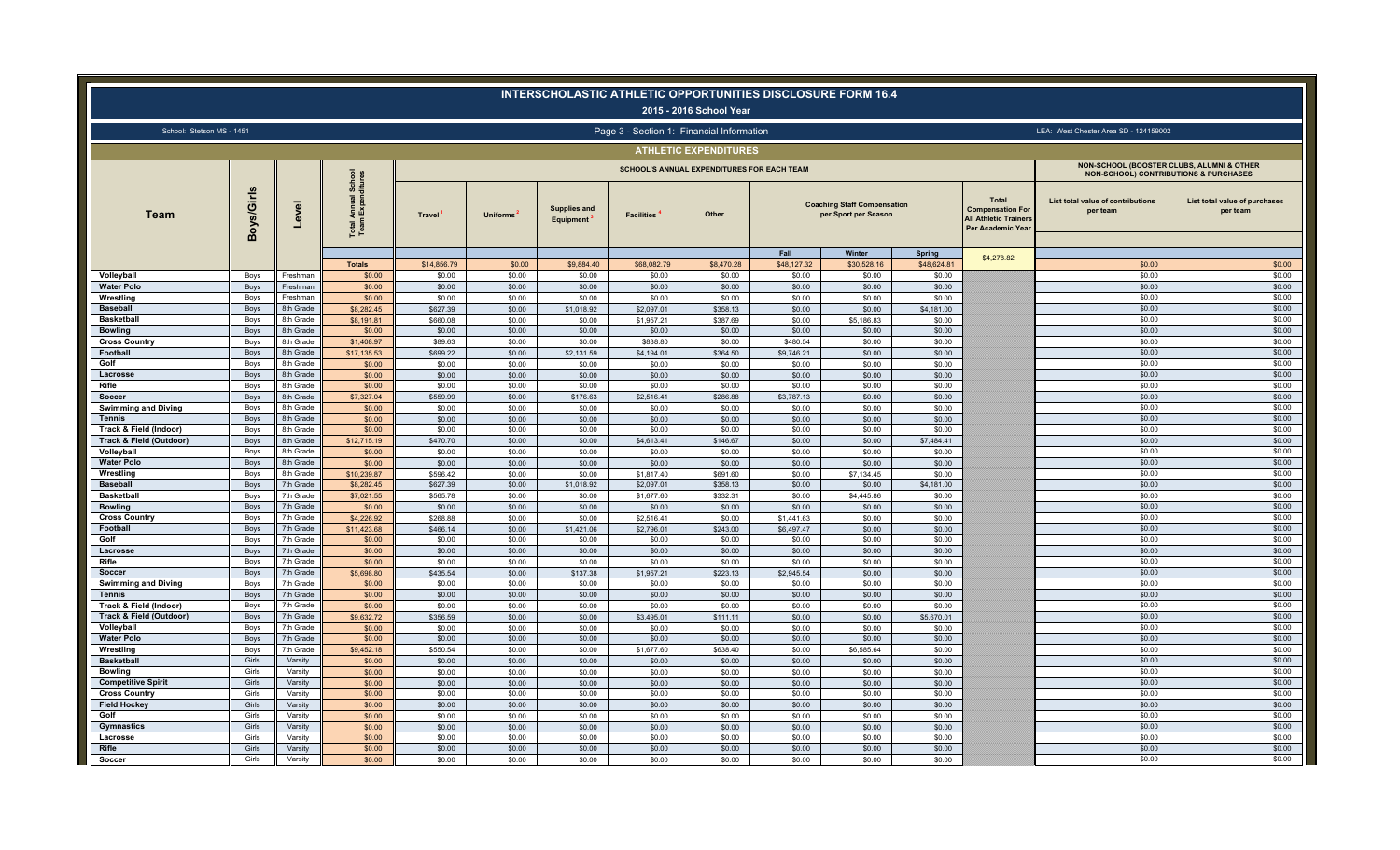|                                                           |                |                          |                                          |                    |                  |                                        |                    | 2015 - 2016 School Year                           |                    | <b>INTERSCHOLASTIC ATHLETIC OPPORTUNITIES DISCLOSURE FORM 16.4</b>   |                  |                                                                                                     |                                                                                                           |                                           |
|-----------------------------------------------------------|----------------|--------------------------|------------------------------------------|--------------------|------------------|----------------------------------------|--------------------|---------------------------------------------------|--------------------|----------------------------------------------------------------------|------------------|-----------------------------------------------------------------------------------------------------|-----------------------------------------------------------------------------------------------------------|-------------------------------------------|
| School: Stetson MS - 1451                                 |                |                          |                                          |                    |                  |                                        |                    | Page 3 - Section 1: Financial Information         |                    |                                                                      |                  |                                                                                                     | LEA: West Chester Area SD - 124159002                                                                     |                                           |
|                                                           |                |                          |                                          |                    |                  |                                        |                    | <b>ATHLETIC EXPENDITURES</b>                      |                    |                                                                      |                  |                                                                                                     |                                                                                                           |                                           |
|                                                           |                |                          |                                          |                    |                  |                                        |                    | <b>SCHOOL'S ANNUAL EXPENDITURES FOR EACH TEAM</b> |                    |                                                                      |                  |                                                                                                     | <b>NON-SCHOOL (BOOSTER CLUBS, ALUMNI &amp; OTHER)</b><br><b>NON-SCHOOL) CONTRIBUTIONS &amp; PURCHASES</b> |                                           |
| Team                                                      | Boys/Girls     | $\overline{g}$<br>ို     | Total Annual School<br>Team Expenditures | <b>Travel</b>      | <b>Uniforms</b>  | Supplies and<br>Equipment <sup>1</sup> | <b>Facilities</b>  | Other                                             | Fall               | <b>Coaching Staff Compensation</b><br>per Sport per Season<br>Winter | <b>Spring</b>    | Total<br><b>Compensation For</b><br><b>All Athletic Trainers</b><br>Per Academic Year<br>\$4,278.82 | List total value of contributions<br>per team                                                             | List total value of purchases<br>per team |
|                                                           |                |                          | <b>Totals</b>                            | \$14,856.79        | \$0.00           | \$9,884.40                             | \$68,082.79        | \$8,470.28                                        | \$48,127.32        | \$30,528.16                                                          | \$48,624.81      |                                                                                                     | \$0.00                                                                                                    | \$0.00                                    |
| <b>Softball, Fast Pitch</b><br><b>Swimming and Diving</b> | Girls<br>Girls | Varsity<br>Varsity       | \$0.00<br>\$0.00                         | \$0.00<br>\$0.00   | \$0.00<br>\$0.00 | \$0.00<br>\$0.00                       | \$0.00<br>\$0.00   | \$0.00<br>\$0.00                                  | \$0.00<br>\$0.00   | \$0.00<br>\$0.00                                                     | \$0.00<br>\$0.00 |                                                                                                     | \$0.00<br>\$0.00                                                                                          | \$0.00<br>\$0.00                          |
| <b>Tennis</b>                                             | Girls          | Varsity                  | \$0.00                                   | \$0.00             | \$0.00           | \$0.00                                 | \$0.00             | \$0.00                                            | \$0.00             | \$0.00                                                               | \$0.00           |                                                                                                     | \$0.00                                                                                                    | \$0.00                                    |
| Track & Field (Indoor)                                    | Girls          | Varsity                  | \$0.00                                   | \$0.00             | \$0.00           | \$0.00                                 | \$0.00             | \$0.00                                            | \$0.00             | \$0.00                                                               | \$0.00           |                                                                                                     | \$0.00                                                                                                    | \$0.00                                    |
| Track & Field (Outdoor)                                   | Girls          | Varsity                  | \$0.00                                   | \$0.00             | \$0.00           | \$0.00                                 | \$0.00             | \$0.00                                            | \$0.00             | \$0.00                                                               | \$0.00           |                                                                                                     | \$0.00                                                                                                    | \$0.00                                    |
| Volleyball                                                | Girls          | Varsity                  | \$0.00                                   | \$0.00             | \$0.00           | \$0.00                                 | \$0.00             | \$0.00                                            | \$0.00             | \$0.00                                                               | \$0.00           |                                                                                                     | \$0.00                                                                                                    | \$0.00                                    |
| <b>Water Polo</b>                                         | Girls          | Varsity                  | \$0.00                                   | \$0.00             | \$0.00           | \$0.00                                 | \$0.00             | \$0.00                                            | \$0.00             | \$0.00                                                               | \$0.00           |                                                                                                     | \$0.00                                                                                                    | \$0.00                                    |
| <b>Basketball</b>                                         | Girls          | Jr Varsity               | \$0.00                                   | \$0.00             | \$0.00           | \$0.00                                 | \$0.00             | \$0.00                                            | \$0.00             | \$0.00                                                               | \$0.00           |                                                                                                     | \$0.00                                                                                                    | \$0.00                                    |
| <b>Bowling</b>                                            | Girls          | Jr Varsity               | \$0.00                                   | \$0.00             | \$0.00           | \$0.00                                 | \$0.00             | \$0.00                                            | \$0.00             | \$0.00                                                               | \$0.00           |                                                                                                     | \$0.00                                                                                                    | \$0.00                                    |
| <b>Competitive Spirit</b>                                 | Girls<br>Girls | Jr Varsity               | \$0.00                                   | \$0.00             | \$0.00           | \$0.00                                 | \$0.00             | \$0.00                                            | \$0.00             | \$0.00                                                               | \$0.00           |                                                                                                     | \$0.00<br>\$0.00                                                                                          | \$0.00<br>\$0.00                          |
| <b>Cross Country</b><br><b>Field Hockey</b>               | Girls          | Jr Varsity<br>Jr Varsity | \$0.00<br>\$0.00                         | \$0.00<br>\$0.00   | \$0.00<br>\$0.00 | \$0.00<br>\$0.00                       | \$0.00<br>\$0.00   | \$0.00<br>\$0.00                                  | \$0.00<br>\$0.00   | \$0.00<br>\$0.00                                                     | \$0.00<br>\$0.00 |                                                                                                     | \$0.00                                                                                                    | \$0.00                                    |
| Golf                                                      | Girls          | Jr Varsity               | \$0.00                                   | \$0.00             | \$0.00           | \$0.00                                 | \$0.00             | \$0.00                                            | \$0.00             | \$0.00                                                               | \$0.00           |                                                                                                     | \$0.00                                                                                                    | \$0.00                                    |
| Gymnastics                                                | Girls          | Jr Varsity               | \$0.00                                   | \$0.00             | \$0.00           | \$0.00                                 | \$0.00             | \$0.00                                            | \$0.00             | \$0.00                                                               | \$0.00           |                                                                                                     | \$0.00                                                                                                    | \$0.00                                    |
| Lacrosse                                                  | Girls          | Jr Varsity               | \$0.00                                   | \$0.00             | \$0.00           | \$0.00                                 | \$0.00             | \$0.00                                            | \$0.00             | \$0.00                                                               | \$0.00           |                                                                                                     | \$0.00                                                                                                    | \$0.00                                    |
| Rifle                                                     | Girls          | Jr Varsity               | \$0.00                                   | \$0.00             | \$0.00           | \$0.00                                 | \$0.00             | \$0.00                                            | \$0.00             | \$0.00                                                               | \$0.00           |                                                                                                     | \$0.00                                                                                                    | \$0.00                                    |
| Soccer                                                    | Girls          | Jr Varsity               | \$0.00                                   | \$0.00             | \$0.00           | \$0.00                                 | \$0.00             | \$0.00                                            | \$0.00             | \$0.00                                                               | \$0.00           |                                                                                                     | \$0.00                                                                                                    | \$0.00                                    |
| Softball, Fast Pitch                                      | Girls          | Jr Varsity               | \$0.00                                   | \$0.00             | \$0.00           | \$0.00                                 | \$0.00             | \$0.00                                            | \$0.00             | \$0.00                                                               | \$0.00           |                                                                                                     | \$0.00                                                                                                    | \$0.00                                    |
| <b>Swimming and Diving</b>                                | Girls          | Jr Varsity               | \$0.00                                   | \$0.00             | \$0.00           | \$0.00                                 | \$0.00             | \$0.00                                            | \$0.00             | \$0.00                                                               | \$0.00           |                                                                                                     | \$0.00                                                                                                    | \$0.00                                    |
| <b>Tennis</b>                                             | Girls          | Jr Varsity               | \$0.00                                   | \$0.00             | \$0.00           | \$0.00                                 | \$0.00             | \$0.00                                            | \$0.00             | \$0.00                                                               | \$0.00           |                                                                                                     | \$0.00                                                                                                    | \$0.00                                    |
| Track & Field (Indoor)                                    | Girls          | Jr Varsity               | \$0.00                                   | \$0.00             | \$0.00           | \$0.00                                 | \$0.00             | \$0.00                                            | \$0.00             | \$0.00                                                               | \$0.00           |                                                                                                     | \$0.00                                                                                                    | \$0.00                                    |
| Track & Field (Outdoor)                                   | Girls<br>Girls | Jr Varsity<br>Jr Varsity | \$0.00<br>\$0.00                         | \$0.00<br>\$0.00   | \$0.00<br>\$0.00 | \$0.00<br>\$0.00                       | \$0.00<br>\$0.00   | \$0.00<br>\$0.00                                  | \$0.00<br>\$0.00   | \$0.00<br>\$0.00                                                     | \$0.00<br>\$0.00 |                                                                                                     | \$0.00<br>\$0.00                                                                                          | \$0.00<br>\$0.00                          |
| Volleyball<br><b>Water Polo</b>                           | Girls          | Jr Varsity               | \$0.00                                   | \$0.00             | \$0.00           | \$0.00                                 | \$0.00             | \$0.00                                            | \$0.00             | \$0.00                                                               | \$0.00           |                                                                                                     | \$0.00                                                                                                    | \$0.00                                    |
| <b>Basketball</b>                                         | Girls          | Freshman                 | \$0.00                                   | \$0.00             | \$0.00           | \$0.00                                 | \$0.00             | \$0.00                                            | \$0.00             | \$0.00                                                               | \$0.00           |                                                                                                     | \$0.00                                                                                                    | \$0.00                                    |
| <b>Bowling</b>                                            | Girls          | Freshman                 | \$0.00                                   | \$0.00             | \$0.00           | \$0.00                                 | \$0.00             | \$0.00                                            | \$0.00             | \$0.00                                                               | \$0.00           |                                                                                                     | \$0.00                                                                                                    | \$0.00                                    |
| <b>Competitive Spirit</b>                                 | Girls          | Freshman                 | \$0.00                                   | \$0.00             | \$0.00           | \$0.00                                 | \$0.00             | \$0.00                                            | \$0.00             | \$0.00                                                               | \$0.00           |                                                                                                     | \$0.00                                                                                                    | \$0.00                                    |
| <b>Cross Country</b>                                      | Girls          | Freshman                 | \$0.00                                   | \$0.00             | \$0.00           | \$0.00                                 | \$0.00             | \$0.00                                            | \$0.00             | \$0.00                                                               | \$0.00           |                                                                                                     | \$0.00                                                                                                    | \$0.00                                    |
| <b>Field Hockey</b>                                       | Girls          | Freshman                 | \$0.00                                   | \$0.00             | \$0.00           | \$0.00                                 | \$0.00             | \$0.00                                            | \$0.00             | \$0.00                                                               | \$0.00           |                                                                                                     | \$0.00                                                                                                    | \$0.00                                    |
| Golf                                                      | Girls          | Freshman                 | \$0.00                                   | \$0.00             | \$0.00           | \$0.00                                 | \$0.00             | \$0.00                                            | \$0.00             | \$0.00                                                               | \$0.00           |                                                                                                     | \$0.00                                                                                                    | \$0.00                                    |
| Gymnastics                                                | Girls          | Freshman                 | \$0.00                                   | \$0.00             | \$0.00           | \$0.00                                 | \$0.00             | \$0.00                                            | \$0.00             | \$0.00                                                               | \$0.00           |                                                                                                     | \$0.00                                                                                                    | \$0.00                                    |
| Lacrosse                                                  | Girls          | Freshman                 | \$0.00                                   | \$0.00             | \$0.00           | \$0.00                                 | \$0.00             | \$0.00                                            | \$0.00             | \$0.00                                                               | \$0.00           |                                                                                                     | \$0.00                                                                                                    | \$0.00                                    |
| Rifle<br>Soccer                                           | Girls<br>Girls | Freshmar<br>Freshman     | \$0.00<br>\$0.00                         | \$0.00<br>\$0.00   | \$0.00<br>\$0.00 | \$0.00<br>\$0.00                       | \$0.00<br>\$0.00   | \$0.00<br>\$0.00                                  | \$0.00<br>\$0.00   | \$0.00<br>\$0.00                                                     | \$0.00<br>\$0.00 |                                                                                                     | \$0.00<br>\$0.00                                                                                          | \$0.00<br>\$0.00                          |
| <b>Softball, Fast Pitch</b>                               | Girls          | Freshman                 | \$0.00                                   | \$0.00             | \$0.00           | \$0.00                                 | \$0.00             | \$0.00                                            | \$0.00             | \$0.00                                                               | \$0.00           |                                                                                                     | \$0.00                                                                                                    | \$0.00                                    |
| <b>Swimming and Diving</b>                                | Girls          | Freshman                 | \$0.00                                   | \$0.00             | \$0.00           | \$0.00                                 | \$0.00             | \$0.00                                            | \$0.00             | \$0.00                                                               | \$0.00           |                                                                                                     | \$0.00                                                                                                    | \$0.00                                    |
| <b>Tennis</b>                                             | Girls          | Freshman                 | \$0.00                                   | \$0.00             | \$0.00           | \$0.00                                 | \$0.00             | \$0.00                                            | \$0.00             | \$0.00                                                               | \$0.00           |                                                                                                     | \$0.00                                                                                                    | \$0.00                                    |
| Track & Field (Indoor)                                    | Girls          | Freshman                 | \$0.00                                   | \$0.00             | \$0.00           | \$0.00                                 | \$0.00             | \$0.00                                            | \$0.00             | \$0.00                                                               | \$0.00           |                                                                                                     | \$0.00                                                                                                    | \$0.00                                    |
| Track & Field (Outdoor)                                   | Girls          | Freshman                 | \$0.00                                   | \$0.00             | \$0.00           | \$0.00                                 | \$0.00             | \$0.00                                            | \$0.00             | \$0.00                                                               | \$0.00           |                                                                                                     | \$0.00                                                                                                    | \$0.00                                    |
| Volleyball                                                | Girls          | Freshman                 | \$0.00                                   | \$0.00             | \$0.00           | \$0.00                                 | \$0.00             | \$0.00                                            | \$0.00             | \$0.00                                                               | \$0.00           |                                                                                                     | \$0.00                                                                                                    | \$0.00                                    |
| <b>Water Polo</b>                                         | Girls          | Freshman                 | \$0.00                                   | \$0.00             | \$0.00           | \$0.00                                 | \$0.00             | \$0.00                                            | \$0.00             | \$0.00                                                               | \$0.00           |                                                                                                     | \$0.00                                                                                                    | \$0.00                                    |
| <b>Basketball</b>                                         | Girls          | 8th Grade                | \$6,396.12                               | \$672.75           | \$0.00           | \$0.00                                 | \$1,677.60         | \$302.09                                          | \$0.00             | \$3,743.68                                                           | \$0.00           |                                                                                                     | \$0.00                                                                                                    | \$0.00                                    |
| <b>Bowling</b>                                            | Girls          | 8th Grade                | \$0.00                                   | \$0.00             | \$0.00           | \$0.00                                 | \$0.00             | \$0.00                                            | \$0.00             | \$0.00                                                               | \$0.00           |                                                                                                     | \$0.00                                                                                                    | \$0.00                                    |
| <b>Competitive Spirit</b><br><b>Cross Country</b>         | Girls<br>Girls | 8th Grade<br>8th Grade   | \$0.00<br>\$1,643.79                     | \$0.00<br>\$104.56 | \$0.00<br>\$0.00 | \$0.00<br>\$0.00                       | \$0.00<br>\$978.60 | \$0.00<br>\$0.00                                  | \$0.00<br>\$560.63 | \$0.00<br>\$0.00                                                     | \$0.00<br>\$0.00 |                                                                                                     | \$0.00<br>\$0.00                                                                                          | \$0.00<br>\$0.00                          |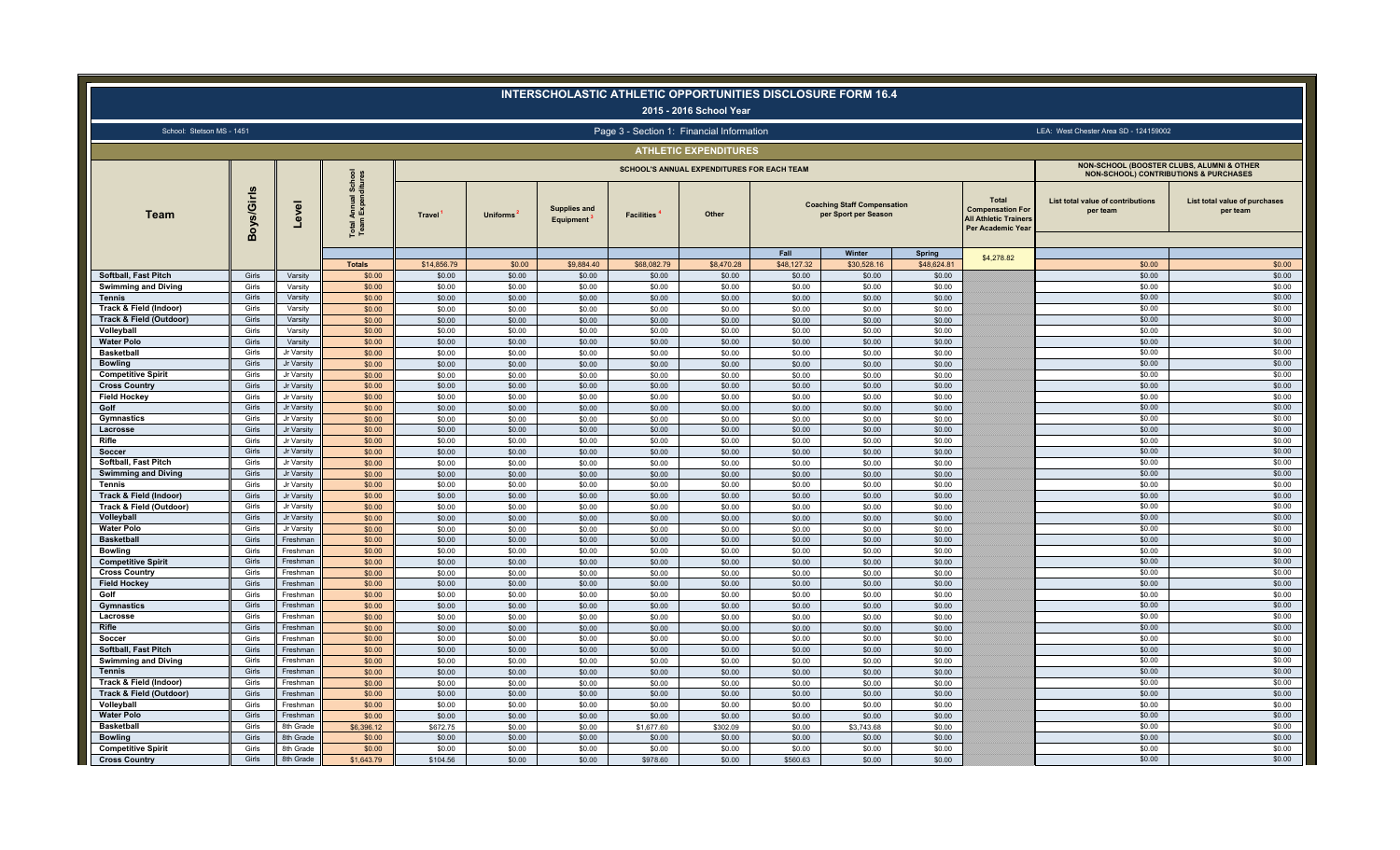|                                             |                 |                        |                               |                      |                  |                                         |                          | 2015 - 2016 School Year                           | INTERSCHOLASTIC ATHLETIC OPPORTUNITIES DISCLOSURE FORM 16.4 |                                                            |                      |                                                                                                     |                                                                                               |                                           |
|---------------------------------------------|-----------------|------------------------|-------------------------------|----------------------|------------------|-----------------------------------------|--------------------------|---------------------------------------------------|-------------------------------------------------------------|------------------------------------------------------------|----------------------|-----------------------------------------------------------------------------------------------------|-----------------------------------------------------------------------------------------------|-------------------------------------------|
|                                             |                 |                        |                               |                      |                  |                                         |                          | Page 3 - Section 1: Financial Information         |                                                             |                                                            |                      |                                                                                                     |                                                                                               |                                           |
| School: Stetson MS - 1451                   |                 |                        |                               |                      |                  |                                         |                          |                                                   |                                                             |                                                            |                      |                                                                                                     | LEA: West Chester Area SD - 124159002                                                         |                                           |
|                                             |                 |                        |                               |                      |                  |                                         |                          | <b>ATHLETIC EXPENDITURES</b>                      |                                                             |                                                            |                      |                                                                                                     |                                                                                               |                                           |
|                                             |                 |                        | <b>School</b><br>ditures      |                      |                  |                                         |                          | <b>SCHOOL'S ANNUAL EXPENDITURES FOR EACH TEAM</b> |                                                             |                                                            |                      |                                                                                                     | NON-SCHOOL (BOOSTER CLUBS, ALUMNI & OTHER<br><b>NON-SCHOOL) CONTRIBUTIONS &amp; PURCHASES</b> |                                           |
| <b>Team</b>                                 | U)<br>Boys/Girl | Level                  | Total Annual S<br>Team Expend | <b>Travel</b>        | <b>Uniforms</b>  | <b>Supplies and</b><br><b>Equipment</b> | <b>Facilities</b>        | Other                                             |                                                             | <b>Coaching Staff Compensation</b><br>per Sport per Season |                      | <b>Total</b><br><b>Compensation For</b><br><b>All Athletic Trainers</b><br><b>Per Academic Year</b> | List total value of contributions<br>per team                                                 | List total value of purchases<br>per team |
|                                             |                 |                        |                               |                      |                  |                                         |                          |                                                   | Fall                                                        | Winter                                                     | Spring               | \$4,278.82                                                                                          |                                                                                               |                                           |
|                                             |                 |                        | <b>Totals</b>                 | \$14,856,79          | \$0.00           | \$9,884.40                              | \$68,082.79              | \$8,470.28                                        | \$48,127,32                                                 | \$30,528.16                                                | \$48,624,81          |                                                                                                     | \$0.00                                                                                        | \$0.00                                    |
| <b>Field Hockey</b>                         | Girls           | 8th Grade              | \$8,735.48                    | \$626.61             | \$0.00           | \$236.24                                | \$2,376.61               | \$439.66                                          | \$5,056.36                                                  | \$0.00                                                     | \$0.00               |                                                                                                     | \$0.00                                                                                        | \$0.00                                    |
| Golf                                        | Girls           | 8th Grade              | \$0.00                        | \$0.00               | \$0.00           | \$0.00                                  | \$0.00                   | \$0.00                                            | \$0.00                                                      | \$0.00                                                     | \$0.00               |                                                                                                     | \$0.00                                                                                        | \$0.00                                    |
| Gymnastics                                  | Girls           | 8th Grade              | \$0.00                        | \$0.00               | \$0.00           | \$0.00                                  | \$0.00                   | \$0.00                                            | \$0.00                                                      | \$0.00                                                     | \$0.00               |                                                                                                     | \$0.00                                                                                        | \$0.00                                    |
| Lacrosse<br>Rifle                           | Girls<br>Girls  | 8th Grade<br>8th Grade | \$8,666.15<br>\$0.00          | \$467.14<br>\$0.00   | \$0.00           | \$17.51<br>\$0.00                       | \$2,796.01<br>\$0.00     | \$331.71<br>\$0.00                                | \$0.00<br>\$0.00                                            | \$0.00<br>\$0.00                                           | \$5,053.78<br>\$0.00 |                                                                                                     | \$0.00<br>\$0.00                                                                              | \$0.00<br>\$0.00                          |
| Soccer                                      | Girls           | 8th Grade              | \$5,785.69                    | \$504.15             | \$0.00<br>\$0.00 | \$48.86                                 | \$2,516.41               | \$362.57                                          | \$2,353.70                                                  | \$0.00                                                     | \$0.00               |                                                                                                     | \$0.00                                                                                        | \$0.00                                    |
| <b>Softball, Fast Pitch</b>                 | Girls           | 8th Grade              | \$5,793.28                    | \$647.33             | \$0.00           | \$88.55                                 | \$1,677,60               | \$297.31                                          | \$0.00                                                      | \$0.00                                                     | \$3,082.49           |                                                                                                     | \$0.00                                                                                        | \$0.00                                    |
| <b>Swimming and Diving</b>                  | Girls           | 8th Grade              | \$0.00                        | \$0.00               | \$0.00           | \$0.00                                  | \$0.00                   | \$0.00                                            | \$0.00                                                      | \$0.00                                                     | \$0.00               |                                                                                                     | \$0.00                                                                                        | \$0.00                                    |
| <b>Tennis</b>                               | Girls           | 8th Grade              | \$0.00                        | \$0.00               | \$0.00           | \$0.00                                  | \$0.00                   | \$0.00                                            | \$0.00                                                      | \$0.00                                                     | \$0.00               |                                                                                                     | \$0.00                                                                                        | \$0.00                                    |
| Track & Field (Indoor)                      | Girls           | 8th Grade              | \$0.00                        | \$0.00               | \$0.00           | \$0.00                                  | \$0.00                   | \$0.00                                            | \$0.00                                                      | \$0.00                                                     | \$0.00               |                                                                                                     | \$0.00                                                                                        | \$0.00                                    |
| Track & Field (Outdoor)                     | Girls           | 8th Grade              | \$6,550.25                    | \$242.48             | \$0.00           | \$0.00                                  | \$2,376.61               | \$75.56                                           | \$0.00                                                      | \$0.00                                                     | \$3,855.60           |                                                                                                     | \$0.00                                                                                        | \$0.00                                    |
| Volleyball                                  | Girls           | 8th Grade              | \$9,575.51                    | \$645.80             | \$0.00           | \$1,809.92                              | \$1,957.21               | \$399.84                                          | \$4,762.74                                                  | \$0.00                                                     | \$0.00               |                                                                                                     | \$0.00                                                                                        | \$0.00                                    |
| <b>Water Polo</b>                           | Girls           | 8th Grade              | \$0.00                        | \$0.00               | \$0.00           | \$0.00                                  | \$0.00                   | \$0.00                                            | \$0.00                                                      | \$0.00                                                     | \$0.00               |                                                                                                     | \$0.00                                                                                        | \$0.00                                    |
| <b>Basketball</b>                           | Girls           | 7th Grade              | \$5,863.09                    | \$616,68             | \$0.00           | \$0.00                                  | \$1,537.80               | \$276.91                                          | \$0.00                                                      | \$3,431,70                                                 | \$0.00               |                                                                                                     | \$0.00                                                                                        | \$0.00                                    |
| <b>Bowling</b>                              | Girls           | 7th Grade              | \$0.00                        | \$0.00               | \$0.00           | \$0.00                                  | \$0.00                   | \$0.00                                            | \$0.00                                                      | \$0.00                                                     | \$0.00               |                                                                                                     | \$0.00                                                                                        | \$0.00                                    |
| <b>Competitive Spirit</b>                   | Girls           | 7th Grade              | \$0.00                        | \$0.00               | \$0.00           | \$0.00                                  | \$0.00                   | \$0.00                                            | \$0.00                                                      | \$0.00                                                     | \$0.00               |                                                                                                     | \$0.00                                                                                        | \$0.00<br>\$0.00                          |
| <b>Cross Country</b><br><b>Field Hockey</b> | Girls<br>Girls  | 7th Grade<br>7th Grade | \$2,817.94<br>\$6,166.22      | \$179.25<br>\$442.32 | \$0.00<br>\$0.00 | \$0.00<br>\$166.76                      | \$1,677.60<br>\$1,677,60 | \$0.00<br>\$310.34                                | \$961.09<br>\$3,569.20                                      | \$0.00<br>\$0.00                                           | \$0.00<br>\$0.00     |                                                                                                     | \$0.00<br>\$0.00                                                                              | \$0.00                                    |
| Golf                                        | Girls           | 7th Grade              | \$0.00                        | \$0.00               | \$0.00           | \$0.00                                  | \$0.00                   | \$0.00                                            | \$0.00                                                      | \$0.00                                                     | \$0.00               |                                                                                                     | \$0.00                                                                                        | \$0.00                                    |
| Gymnastics                                  | Girls           | 7th Grade              | \$0.00                        | \$0.00               | \$0.00           | \$0.00                                  | \$0.00                   | \$0.00                                            | \$0.00                                                      | \$0.00                                                     | \$0.00               |                                                                                                     | \$0.00                                                                                        | \$0.00                                    |
| Lacrosse                                    | Girls           | 7th Grade              | \$9,099.45                    | \$490.50             | \$0.00           | \$18.39                                 | \$2,935.81               | \$348.29                                          | \$0.00                                                      | \$0.00                                                     | \$5,306.46           |                                                                                                     | \$0.00                                                                                        | \$0.00                                    |
| Rifle                                       | Girls           | 7th Grade              | \$0.00                        | \$0.00               | \$0.00           | \$0.00                                  | \$0.00                   | \$0.00                                            | \$0.00                                                      | \$0.00                                                     | \$0.00               |                                                                                                     | \$0.00                                                                                        | \$0.00                                    |
| Soccer                                      | Girls           | 7th Grade              | \$5,464.25                    | \$476.14             | \$0.00           | \$46.14                                 | \$2,376.61               | \$342.43                                          | \$2,222.93                                                  | \$0.00                                                     | \$0.00               |                                                                                                     | \$0.00                                                                                        | \$0.00                                    |
| <b>Softball, Fast Pitch</b>                 | Girls           | 7th Grade              | \$8,207.15                    | \$917.05             | \$0.00           | \$125.45                                | \$2,376.61               | \$421.19                                          | \$0.00                                                      | \$0.00                                                     | \$4,366.85           |                                                                                                     | \$0.00                                                                                        | \$0.00                                    |
| <b>Swimming and Diving</b>                  | Girls           | 7th Grade              | \$0.00                        | \$0.00               | \$0.00           | \$0.00                                  | \$0.00                   | \$0.00                                            | \$0.00                                                      | \$0.00                                                     | \$0.00               |                                                                                                     | \$0.00                                                                                        | \$0.00                                    |
| <b>Tennis</b>                               | Girls           | 7th Grade              | \$0.00                        | \$0.00               | \$0.00           | \$0.00                                  | \$0.00                   | \$0.00                                            | \$0.00                                                      | \$0.00                                                     | \$0.00               |                                                                                                     | \$0.00                                                                                        | \$0.00                                    |
| Track & Field (Indoor)                      | Girls           | 7th Grade              | \$0.00                        | \$0.00               | \$0.00           | \$0.00                                  | \$0.00                   | \$0.00                                            | \$0.00                                                      | \$0.00                                                     | \$0.00               |                                                                                                     | \$0.00                                                                                        | \$0.00                                    |
| Track & Field (Outdoor)                     | Girls           | 7th Grade              | \$9,247.41                    | \$342.32             | \$0.00           | \$0.00                                  | \$3,355.21               | \$106.67                                          | \$0.00                                                      | \$0.00                                                     | \$5,443.21           |                                                                                                     | \$0.00                                                                                        | \$0.00                                    |
| Volleyball                                  | Girls           | 7th Grade              | \$7,523.61                    | \$507.42             | \$0.00           | \$1,422.08                              | \$1,537.80               | \$314.16                                          | \$3,742.15                                                  | \$0.00                                                     | \$0.00               |                                                                                                     | \$0.00<br>\$0.00                                                                              | \$0.00<br>\$0.00                          |
| <b>Water Polo</b>                           | Girls           | 7th Grade              | \$0.00                        | \$0.00               | \$0.00           | \$0.00                                  | \$0.00                   | \$0.00                                            | \$0.00                                                      | \$0.00                                                     | \$0.00               |                                                                                                     |                                                                                               |                                           |

**1 Travel (transportation, housing furnished during travel & per diem dining allowances).**

**2 Purchase and/or Replacement of Athletic Uniforms (clothing for practice & competition).**

**3 Purchase and/or Replacement of Equipment and Supplies.**

**4 Expenditures for Construction, Renovation, Maintenance, Rental, Expansion and Repair of Athletic Facilities.**

 **Note: For a facility shared by multiple teams, calculate per team cost by dividing total facility expenditures by number of teams using facility or by using the percentage of time used by each team.**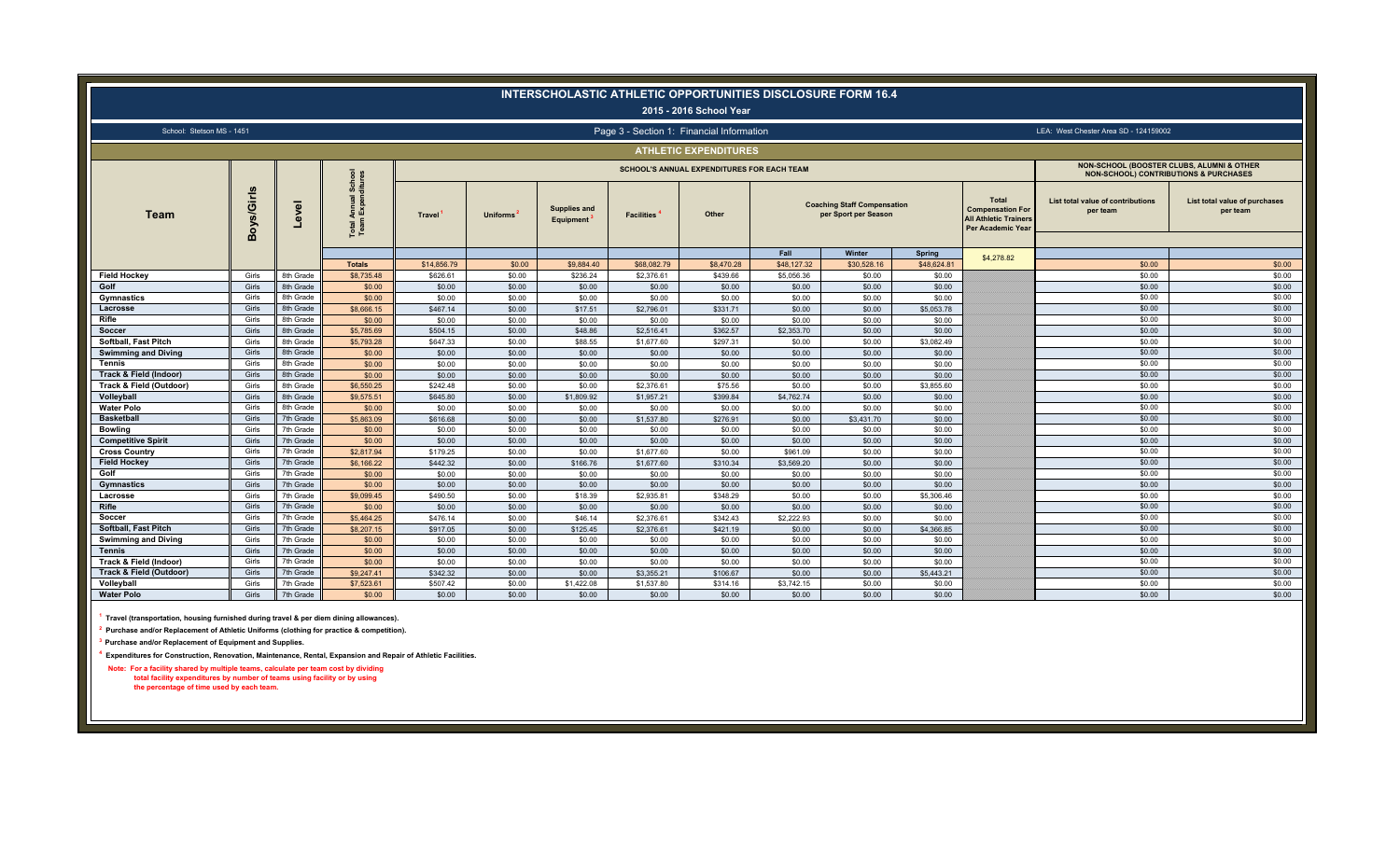|                           |                                             |                                                    |            |                                            |                                       |                            | <b>INTERSCHOLASTIC ATHLETIC OPPORTUNITIES DISCLOSURE FORM 16.4</b><br>2015 - 2016 School Year    |              |                                             |                                                    |            |                                            |                                       |                         |                                                                          |              |
|---------------------------|---------------------------------------------|----------------------------------------------------|------------|--------------------------------------------|---------------------------------------|----------------------------|--------------------------------------------------------------------------------------------------|--------------|---------------------------------------------|----------------------------------------------------|------------|--------------------------------------------|---------------------------------------|-------------------------|--------------------------------------------------------------------------|--------------|
| School: Stetson MS - 1451 |                                             |                                                    |            |                                            |                                       |                            | Page 5 - Section 1: Gender and Race/Ethnicity Information                                        |              |                                             |                                                    |            |                                            | LEA: West Chester Area SD - 124159002 |                         |                                                                          |              |
|                           |                                             |                                                    |            |                                            |                                       |                            |                                                                                                  |              |                                             |                                                    |            |                                            |                                       |                         |                                                                          |              |
|                           |                                             |                                                    |            | <b>School Totals</b>                       |                                       |                            |                                                                                                  |              |                                             |                                                    |            |                                            | <b>Athletic Program Totals</b>        |                         |                                                                          |              |
| Gender                    |                                             |                                                    |            | <b>Race/Ethnicity Code</b>                 |                                       |                            |                                                                                                  |              |                                             |                                                    |            |                                            | <b>Race/Ethnicity Code</b>            |                         |                                                                          |              |
|                           | American<br>Indian/Alaskan<br><b>Native</b> | <b>Black/African</b><br>American<br>(Not Hispanic) | (Any Race) | Hispanic White/Caucasian<br>(Not Hispanic) | <b>Multi-Racial</b><br>(Not Hispanic) | Asian<br>(Not<br>Hispanic) | <b>Native</b><br><b>Hawaiian or</b><br><b>Other Pacific</b><br><b>Islander</b><br>(Not Hispanic) | <b>Total</b> | American<br>Indian/Alaskan<br><b>Native</b> | <b>Black/African</b><br>American<br>(Not Hispanic) | (Any Race) | Hispanic White/Caucasian<br>(Not Hispanic) | <b>Multi-Racial</b><br>(Not Hispanic) | Asian<br>(Not Hispanic) | Native Hawaiian<br>or Other Pacific<br><b>Islander</b><br>(Not Hispanic) | <b>Total</b> |
| Male                      |                                             | $\star$                                            |            | 264                                        | $\Omega$                              | 18                         |                                                                                                  | 313          |                                             | 11                                                 |            | 143                                        |                                       | 6                       |                                                                          | 168          |
| Female                    | $\Omega$                                    | 17                                                 | 29         | 289                                        | $\Omega$                              | 15                         |                                                                                                  | 350          |                                             | 10                                                 |            | 174                                        |                                       | 6                       |                                                                          | 198          |
| Total                     |                                             | $\star$                                            | $\star$    | 553                                        | $\Omega$                              | 33                         |                                                                                                  | 663          |                                             | 21                                                 | 16         | 317                                        |                                       | $12 \,$                 |                                                                          | 366          |

Note: Some information has been redacted in order to protect individual idendtification